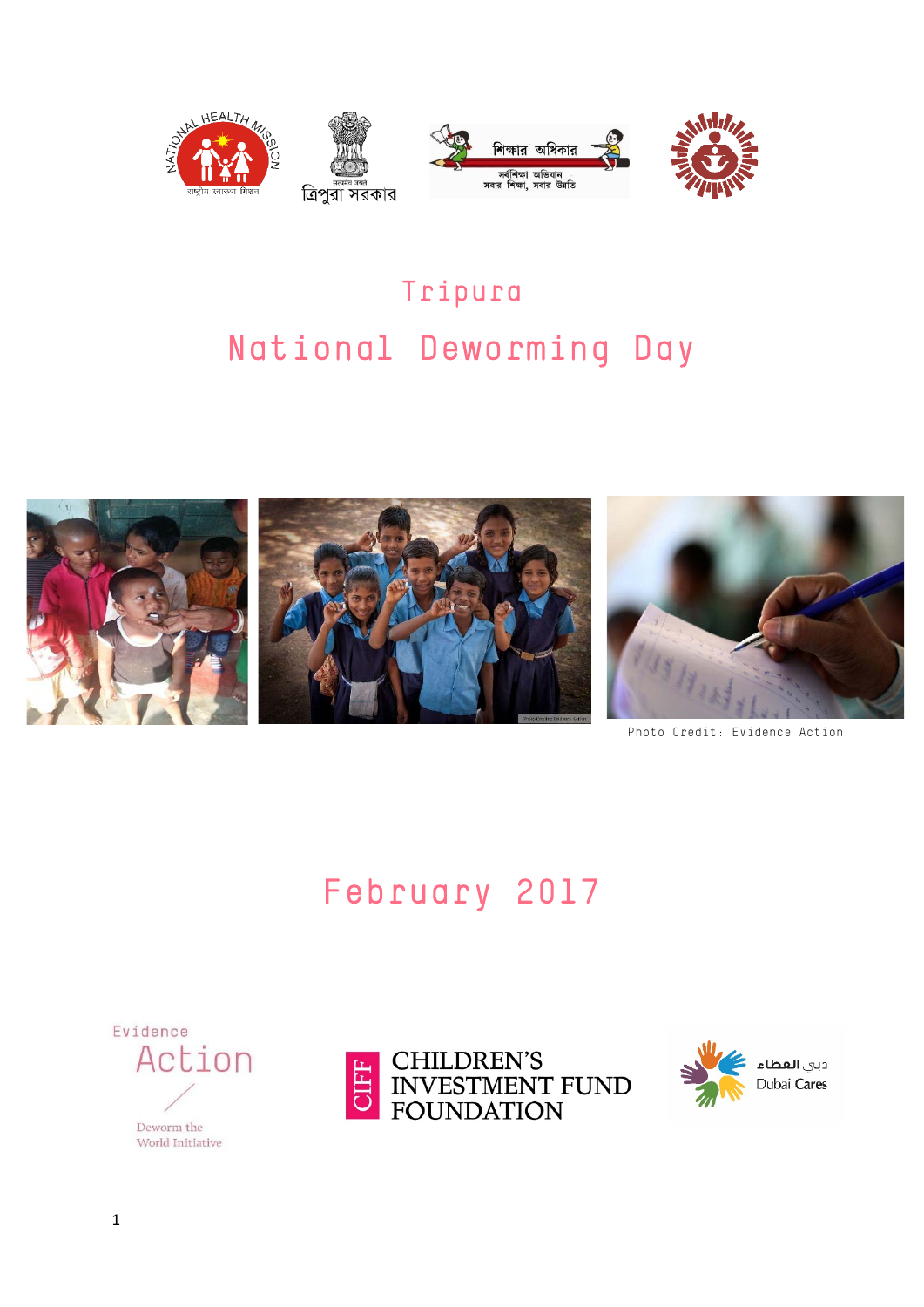# CONTENTS

| 4.3 Key findings of Process Monitoring and Coverage Validation  14 |
|--------------------------------------------------------------------|
|                                                                    |
|                                                                    |
|                                                                    |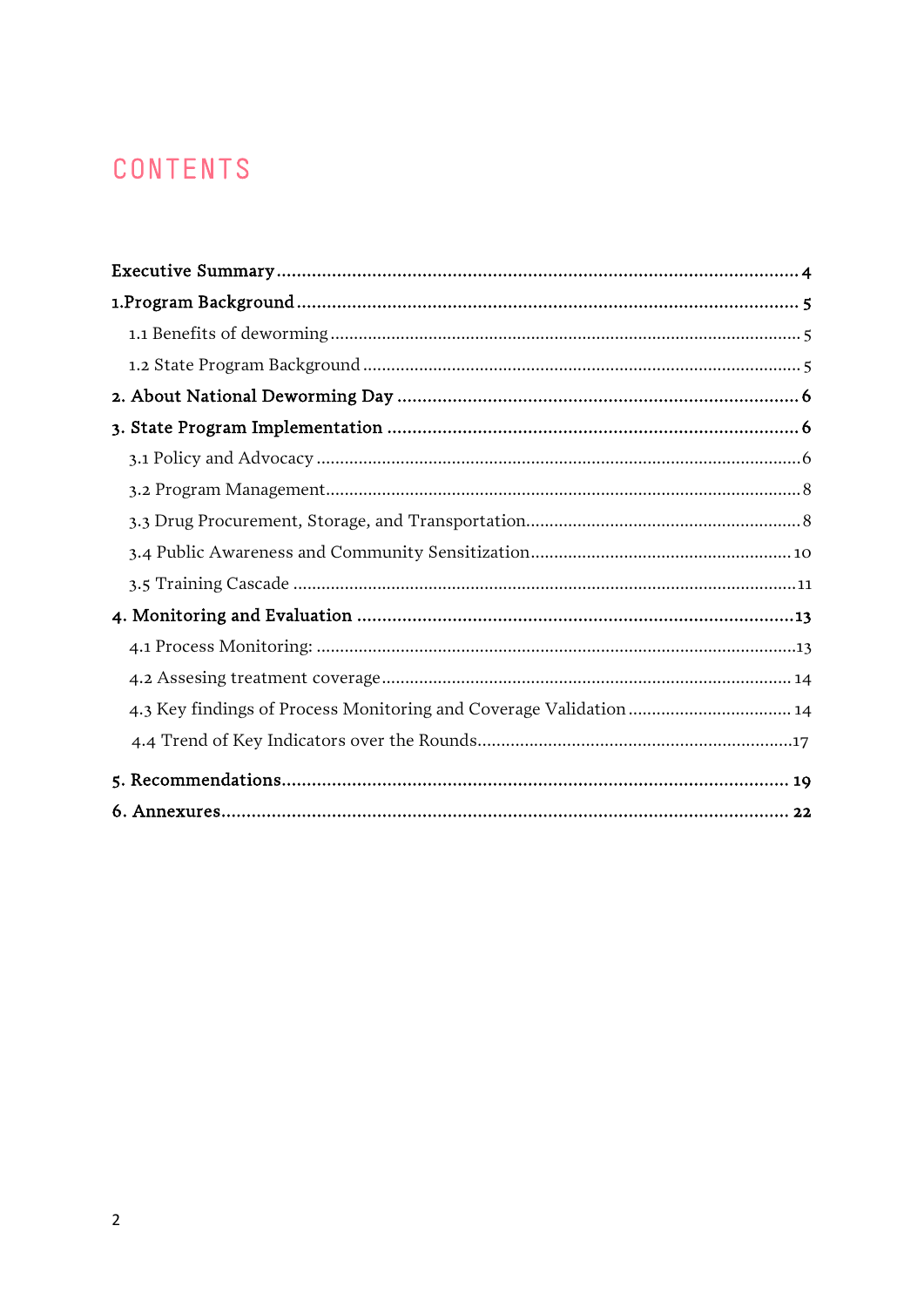### List of Acronyms

| ASHA:      | Accredited Social Health Activist                            |
|------------|--------------------------------------------------------------|
| AWC:       | <i>Anganwadi</i> Centre                                      |
| AWW:       | <i>Anganwadi</i> Worker                                      |
| BNO:       | <b>Block Nodal Officer</b>                                   |
| CDPO:      | Child Development Project Officer                            |
| <b>CMO</b> | Chief Medical Officer                                        |
| CIFF:      | Children's Investment Fund Foundation                        |
| DNO:       | District Nodal Officer                                       |
| DEO:       | District Education Officer                                   |
| DPM:       | District Program Manager                                     |
| DM:        | District Magistrate                                          |
| DAPM:      | District ASHA Program Manager                                |
| DFWPM:     | Directorate of Family Welfare & Preventive Medicine          |
| DPO:       | District Program Officer (Social Welfare & Social Education) |
| DISE:      | District Inspector of Social Education                       |
| GoI:       | Government of India                                          |
| ICDS:      | Integrated Child Development Services                        |
| IEC:       | Information, Education and Communication                     |
| MD:        | <b>Mission Director</b>                                      |
| $MO I/c$ : | Medical Officer in charge                                    |
| MPW:       | Multipurpose Worker                                          |
| MPS:       | Multipurpose Supervisor                                      |
| NHM:       | National Health Mission                                      |
| NDD:       | National Deworming Day                                       |
| NIPI:      | National Iron Plus Initiative                                |
| PIP:       | Program Implementation Plan                                  |
| PMCV:      | Process Monitoring & Coverage Validation                     |
| PHC:       | Primary Health Centre                                        |
| RBSK:      | Rashtriya Bal Swasthya Karyakarm                             |
| SW&SE:     | Social Welfare & Social Education                            |
| SAPM:      | State ASHA Program Manager                                   |
| SNO:       | <b>State Nodal Officer</b>                                   |
| STH:       | Soil Transmitted Helminths                                   |
| TTAADC:    | Tripura Tribal Area Autonomous District Council              |
| WHO:       | World Health Organization                                    |
| WIFS:      | Weekly Iron Folic Supplementation                            |
| VC:        | Video Conference                                             |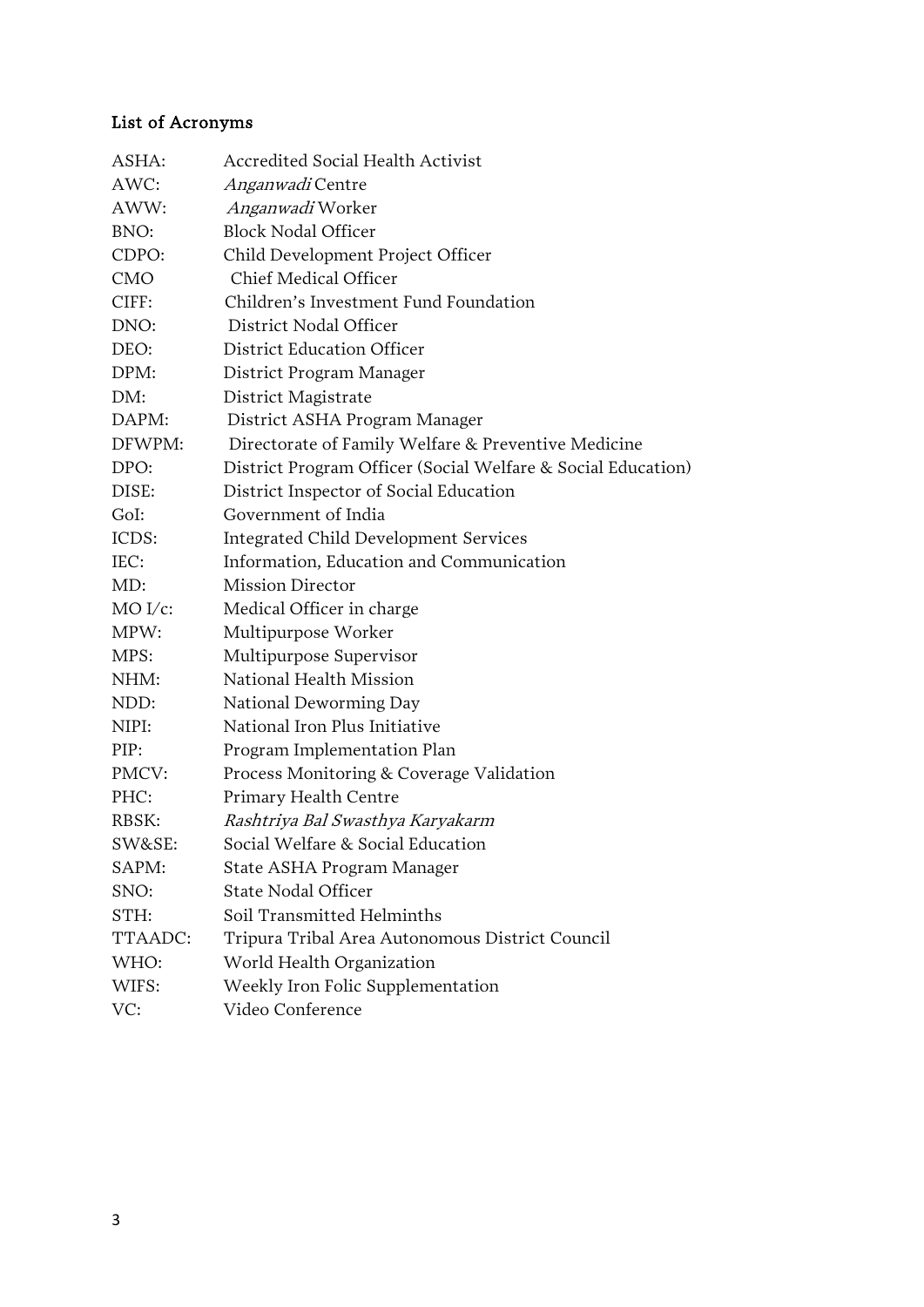## Executive Summary

Contributing to the Government of India's National Deworming Day (NDD) efforts, the Government of Tripura conducted the fourth round of National Deworming Day (NDD) in all eight districts on February 10, 2017, followed by mop up day on February 15, 2017, targeting all children in the age group of 1-19 years. In this round, the state dewormed 10,48,719 children in the target age group. This achievement is an outcome of exemplary leadership from the Department of Health in coordination with the Departments of Education and Social Welfare and Social Education. Evidence Action provided technical assistance to the program through funding support received from Children's Investment Fund Foundation (CIFF) and Dubai Cares.

|  | Table 1: Key Achievements of National Deworming Day February 2017 |  |  |  |  |
|--|-------------------------------------------------------------------|--|--|--|--|
|--|-------------------------------------------------------------------|--|--|--|--|

| Indicators                                         |            | Census    | Program    | Targets a  | Coverage  |
|----------------------------------------------------|------------|-----------|------------|------------|-----------|
|                                                    |            | target    | target     | per        |           |
|                                                    |            |           |            | coverage   |           |
|                                                    |            |           |            | report*    |           |
| Total number of districts implemented NDD          |            | 08        | 08         | $\Omega$   | 08        |
| Total number of blocks implemented NDD             |            | 58        | $59*$      | $59*$      | $59*$     |
| Number of schools reporting coverage               |            | 4845      | 4845       | 4847       | 4816      |
| Number of <i>anganwadis</i> reporting coverage     |            | 9911      | 9911       | 9874       | 9864      |
| Number of enrolled children                        | Government |           |            |            |           |
| $1-12)$<br>who<br>(classes)<br>were                | Schools    | 6,87,487  | 6,86,125   | 6,86,139   | 6,14,121  |
| administered albendazole on                        | Private    |           |            |            |           |
| NDD and mop up day                                 | Schools    | 1,01,659  | 81,331     | 81,385     | 64,948    |
| Number of registered children dewormed (1 to       |            |           |            |            |           |
| 5 years) at <i>anganwadis</i> on NDD and mop up    |            | 3,07,435  | 3, 29, 533 | 3, 29, 533 |           |
| day                                                |            |           |            |            | 3,08,740  |
| Number of unregistered children dewormed (1        |            |           |            |            |           |
| to 5 years) at <i>anganwadis</i> on NDD and mop up |            |           |            |            |           |
| day                                                |            | 36,490    | 27,461     | 17,660     | 13,409    |
| Number of out of school children (6-19 years)      |            |           |            |            |           |
| dewormed on NDD and mop up day including           |            |           |            |            |           |
| children in other category (Industrial Training    |            |           |            |            |           |
| techniques,<br>Institutes,<br>poly                 |            |           |            |            |           |
| Vocational/colleges, informal educations and       |            |           |            |            |           |
| others)                                            |            | 1,57,111  | 41,472     | 57,471     | 47,501    |
| Total number of children dewormed (1-19            |            |           |            |            |           |
| years)                                             |            | 12,90,182 | 11,65,922  | 11,72,188  | 10,48,719 |

\* Source: Report submitted by NHM Tripura to Government of India on April 3, 2017 (Annexure A)

Evidence Action provided technical assistance to the Government of Tripura for the successful implementation of NDD in February 2017, incorporating learnings from the previous rounds to guide program planning. State's commitment towards the program was reflected in efforts to leverage existing platforms utilized by NDD and converging with Weekly Iron and Folic Supplement (WIFS) and National Iron Plus Initiative (NIPI). In an effort to include migrant population, all eight districts arranged temporary NDD booth in brick kilns areas to reach out of school children (Annexure B). Of 6065 targeted migrant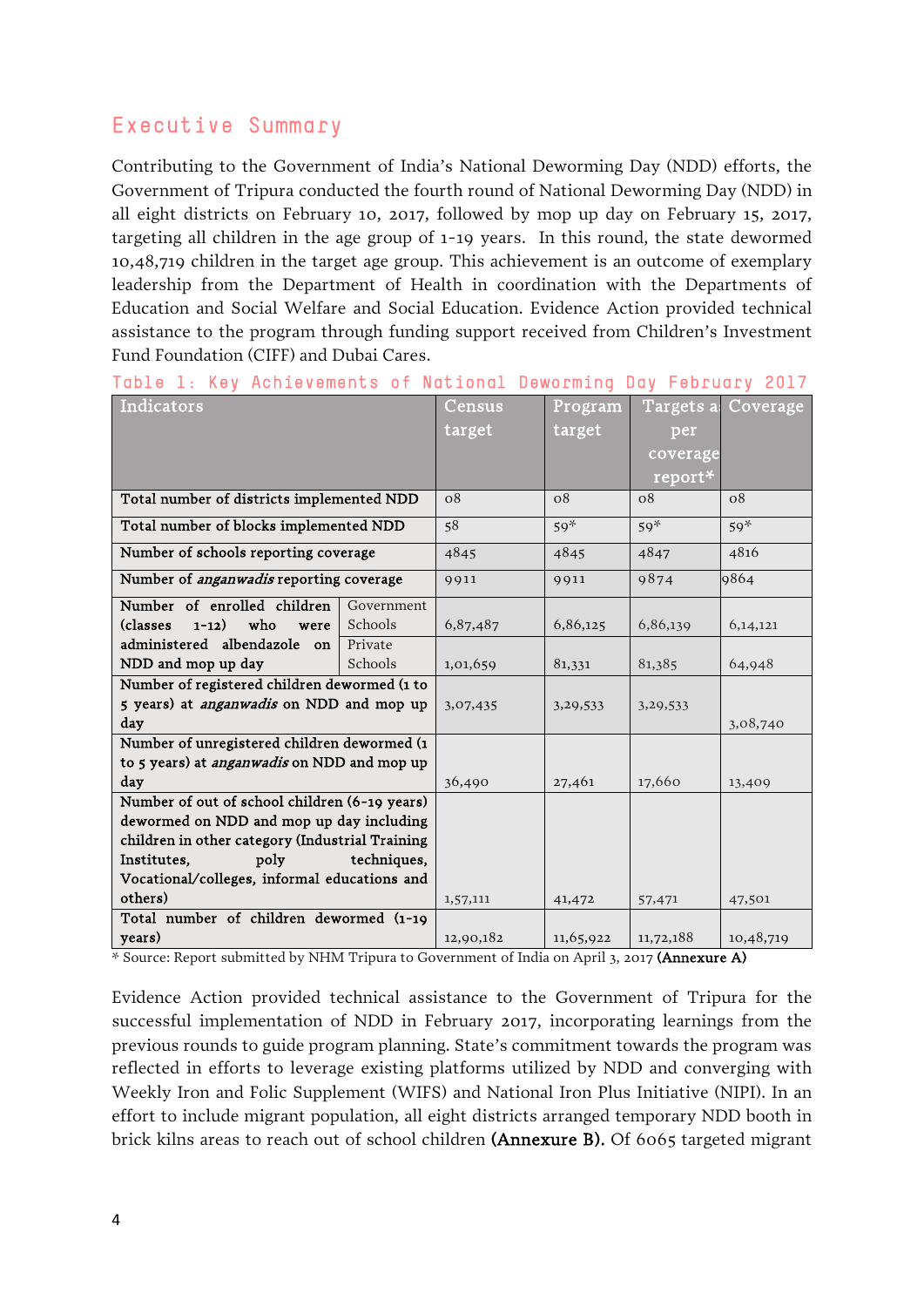children, 5152 were dewormed while data from District Dhalai and West Tripura could not be retrieved.

## 1. Program Background

#### 1.1 Benefits of Deworming

A large body of rigorous scientific evidences from around the world provides a strong rationale for mass deworming<sup>[1](#page-4-0)</sup> in places where prevalence of Soil-Transmitted Helminths  $(STH)$  is [2](#page-4-1)0% or higher<sup>2</sup> using existing platforms of schools and pre-schools. Worm infections pose a serious threat to children's health, education, and productivity. Some of the benefits of deworming are shown below in Figure 1.

#### Figure 1: Benefits of Deworming



#### 1.2 State Program Background: Tripura

The State implemented the NDD program in Tripura as per the GoI NDD operational guidelines. Key milestones are shown in Figure 2 below, and more information on NDD is provided in Section 2.

#### Figure 2: Tripura NDD Roadmap



 $\overline{a}$ <sup>1</sup> http://www.povertyactionlab.org/publication/deworming-best-buy-development

<span id="page-4-1"></span><span id="page-4-0"></span><sup>2</sup> "Helminth control in school-age children- A guide for managers of control programmes": WHO, 2011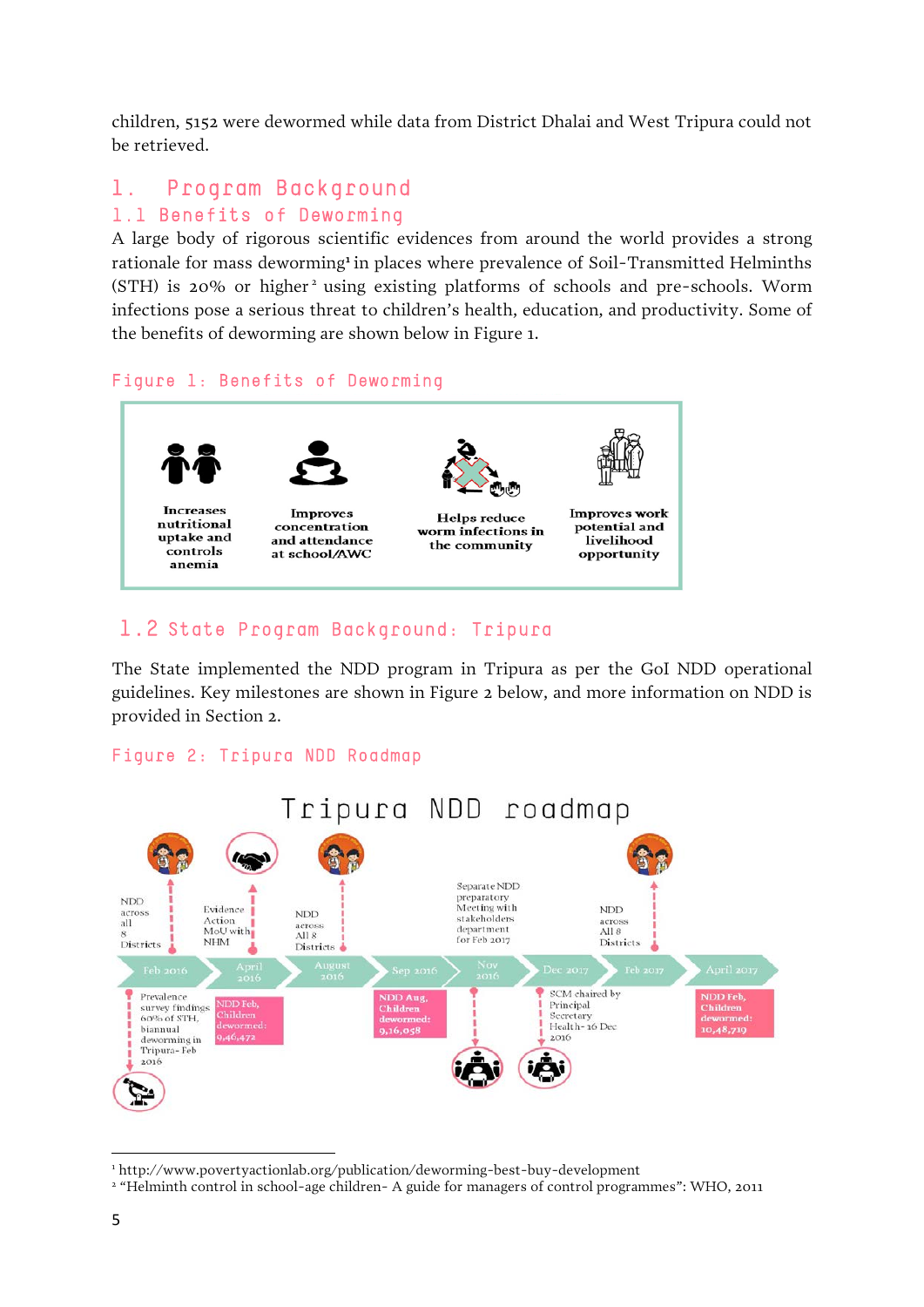In early 2016, STH prevalence survey conducted by Evidence Action showed that prevalence of any kind of STH among school-aged children in Tripura state is approximately 60%. In accordance with the World Health Organization's guidelines and GoI notification the state is implementing the biannual round of NDD.

# 2. About National Deworming Day

#### Figure 3: NDD Program Highlights

#### February 2015 NDD Highlights 8.9 crore children dewormed 11 states and UTs participated O Cost-effective, fixed-day school and anganwadi-based deworming program February 2016 17.9 crore children dewormed O Implemented in govt, govt-<br>aided, and private schools 2 states and UTs participated Private school engagement piloted O Targets all children August 2016 aged 1 to 19, including 11.9 crore children dewormed out-of-school 26 states and UTs participated children Private school engagement scaled up nationally February 2017 34 crore children targeted 4 states and UTs participated Inclusion of Private schools in all NDD mplementing districts

## 3. State Program Implementation

#### 3.1 Policy and Advocacy

Effective implementation of a program of such scale requires intensive stakeholder collaboration at each administrative and implementation level. The Key highlights of interdepartmental collaboration are shown in figure 4 below.

NHM, Tripura led three preparatory meetings with stakeholder departments – Social Welfare and Social Education, Education and Health on November 14, 15 and 16, 2016 respectively. The first two meetings were chaired by Member Secretary and the latter by Mission Director, NHM. Key findings, challenges and gaps from the previous round were discussed with each stakeholder and based on the data presented during the meeting emphasis was placed on enhancing planning for August 2017 NDD round.

The State Coordination Committee meeting was held on December 16, 2016 under the chairmanship of Principal Secretary, Department of Health and Family Welfare, with participation from stakeholder departments to take critical decisions for NDD planning and implementation. As deworming also contributes in controlling anemia so the state decided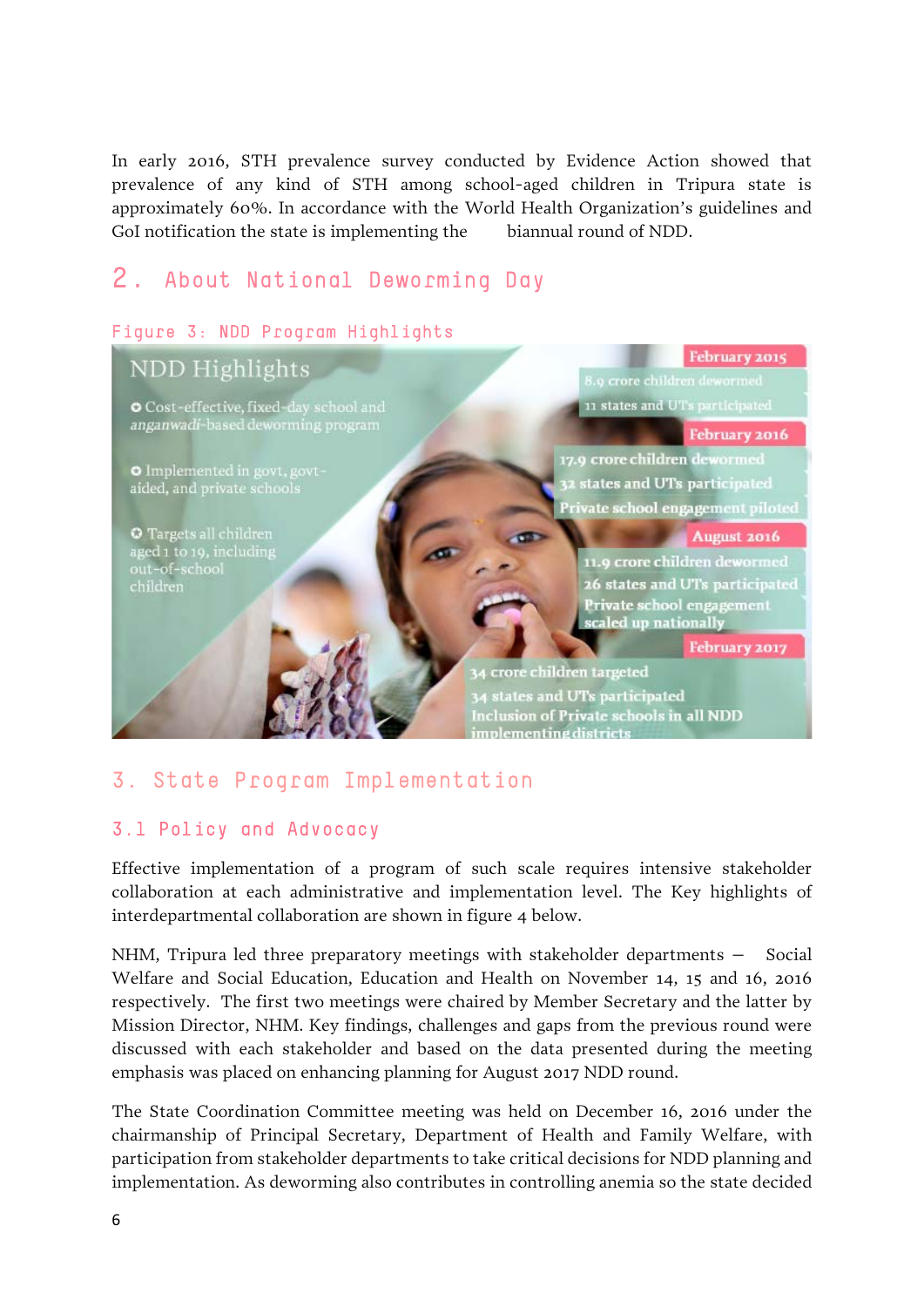to leverage the NDD platform and subsequently a convergence strategy was developed to strengthen WIFS program to combat anemia, which has high prevalence at 48.3% among children of 6-59 months as per NHFS- $4<sup>3</sup>$  $4<sup>3</sup>$  $4<sup>3</sup>$ . The implied strategy was intended to raise awareness among stakeholders on need of deworming and to tap robust supply systems for distribution in WIFS program. Further, as improved sanitation and hygiene practices among children are a long term behavior change required to break the worm infestation cycle, therefore, as part of its convergence strategy state decided to run a dedicated campaign to promote sanitation and hygiene practices among children during the NDD round. Items such as nail cutter and liquid soap were distributed to each government and private schools and anganwadis across the state by Department of Education and Social Welfare & Social Education respectively to spread awareness on hygiene practices with greater visibility and practice during NDD. (Annexure C)

Principal Secretaries of Health, Education and Special Secretary, Social Welfare & Social Education signed and issued a comprehensive joint directive for all concerned officials of stakeholder departments on January 10, 2017. The directives led emphasis on private school participation in the implementation of NDD Feb 2017 to facilitate benefits of deworming to reach all children (Annexure D).

At the district level, District Magistrate from each district issued a letter to all private schools for participating in NDD. A separate meeting for all private schools chaired by District Magistrates was held in all districts. Further, to engage migrant children who are out of school, a letter from department of health on arranging temporary booth was circulated to all Medical Officers on February 8, 2017.

The state nodal officer participated in the National Review Meeting on December 23, 2016 organized by the Ministry of Health and Family Welfare, GoI with support from Evidence Action.

| NDD Feb. 2017 Preparatory<br>meeting with Stakeholder<br>departments (Nov.14-16)                            | <b>State Coordination Meeting</b><br>(Dec.16)                                                                                                                                                                                                                                                      | Issuance of<br>comprehensive joint<br>directive by PS of three<br>stakeholder department                                                                                                                        | State & National level<br>video conference on<br>NDD preparedness                                                                                                                   |
|-------------------------------------------------------------------------------------------------------------|----------------------------------------------------------------------------------------------------------------------------------------------------------------------------------------------------------------------------------------------------------------------------------------------------|-----------------------------------------------------------------------------------------------------------------------------------------------------------------------------------------------------------------|-------------------------------------------------------------------------------------------------------------------------------------------------------------------------------------|
| $\cdot$ Discussion on gaps and<br>challenges<br>$\cdot$ Dissiminate key findings<br>of independent monitors | $\cdot$ Review of NDD August<br>2016 acheivement and<br>challenges<br>$\cdot$ Discussion on state<br>convergence strategy<br>$\cdot$ The state decided to<br>leverage the NDD<br>platform for<br>strengthening the WIFS<br>program<br>Assessment of state's<br>preparedness for Feb.<br>2017 round | $\cdot$ Clear roles defined for<br>each stakeholder<br>department as per state<br>convergence strategy<br>$\cdot$ Inclusion of private<br>schools reiterated<br>$\cdot$ Role of District<br>Magistrates defined | $\cdot$ Review NDD<br>preparedness at State<br>and district level<br>$\cdot$ Letter issued to all<br>District Magistrates for<br>ensuring coverage of all<br>private schools in NDD |

#### Figure 4: Efforts towards Stakeholder Collaboration and Convergence

<u>.</u>

<span id="page-6-0"></span><sup>3</sup> http://rchiips.org/NFHS/pdf/NFHS4/TR\_FactSheet.pdf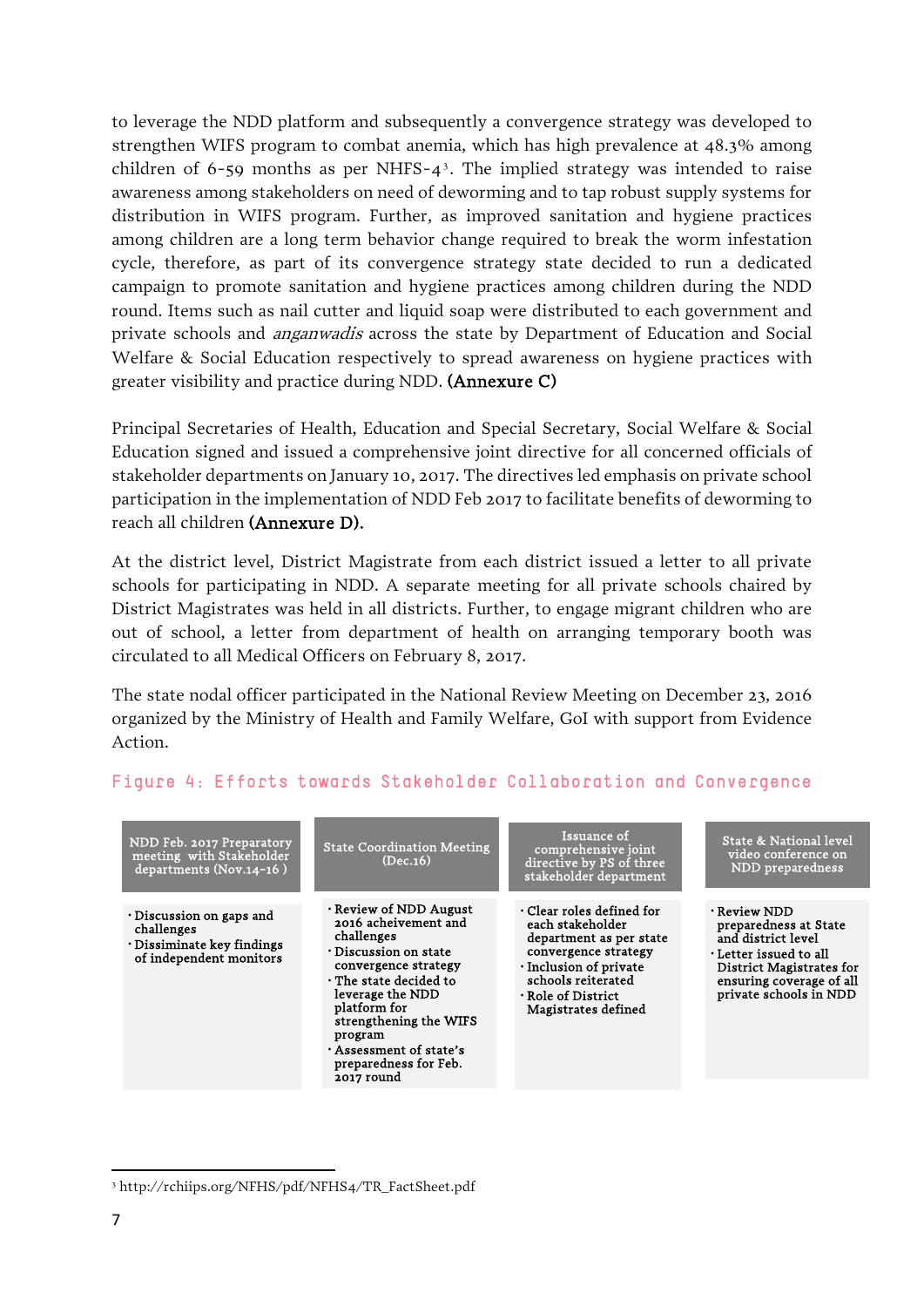First State-level video conference on NDD preparedness was conducted on January 2, 2017. Subsequently, NDD was included as one of the agenda item for state's routine weekly video conferencing with the Districts. MD, NHM, state nodal officer, participated in the National Level Video Conference (VC) held on February 2, 2017 to share status update on NDD preparations.

Taking note of a national level initiative MD, NHM requested the Panchayati Raj Department to extend their support to strengthen community mobilization efforts for NDD implementation in the state. As an outcome a directive was issued to all administrative units under the department to convene special *gram sabha* between 1- 9 February 2017 and discuss NDD, deworming and its benefits, importance of hygiene practices such as hand washing and regular nail cutting. (Annexure E).

#### 3.2 Program Management

Evidence Action provided technical assistance through state based team, one office assistant and one tele-caller (at state-level). The state team assisted in program planning and also coordinated with stakeholder departments to share real time updates on program implementation and facilitate corrective actions from the respective government departments. Figure 5 gives an overview of the information flow between the Evidence Action team and district and block government officials. Evidence Action drafted an operational plan for NDD February 2017, which was finalized by the State nodal officer and shared with the stakeholder departments after approvals from NHM.



#### Figure 5: Evidence Action Facilitates Corrective Actions

#### 3.3 Drug Procurement, Distribution, and Management of Adverse Events

a) Drugs Procurement: Taking the learning from the last round, drug procurement plan was streamlined in advance in which the state actively reached out to GOI for support in the supply of drugs in this round. The state requested for 14,50,000 and received 14,16,200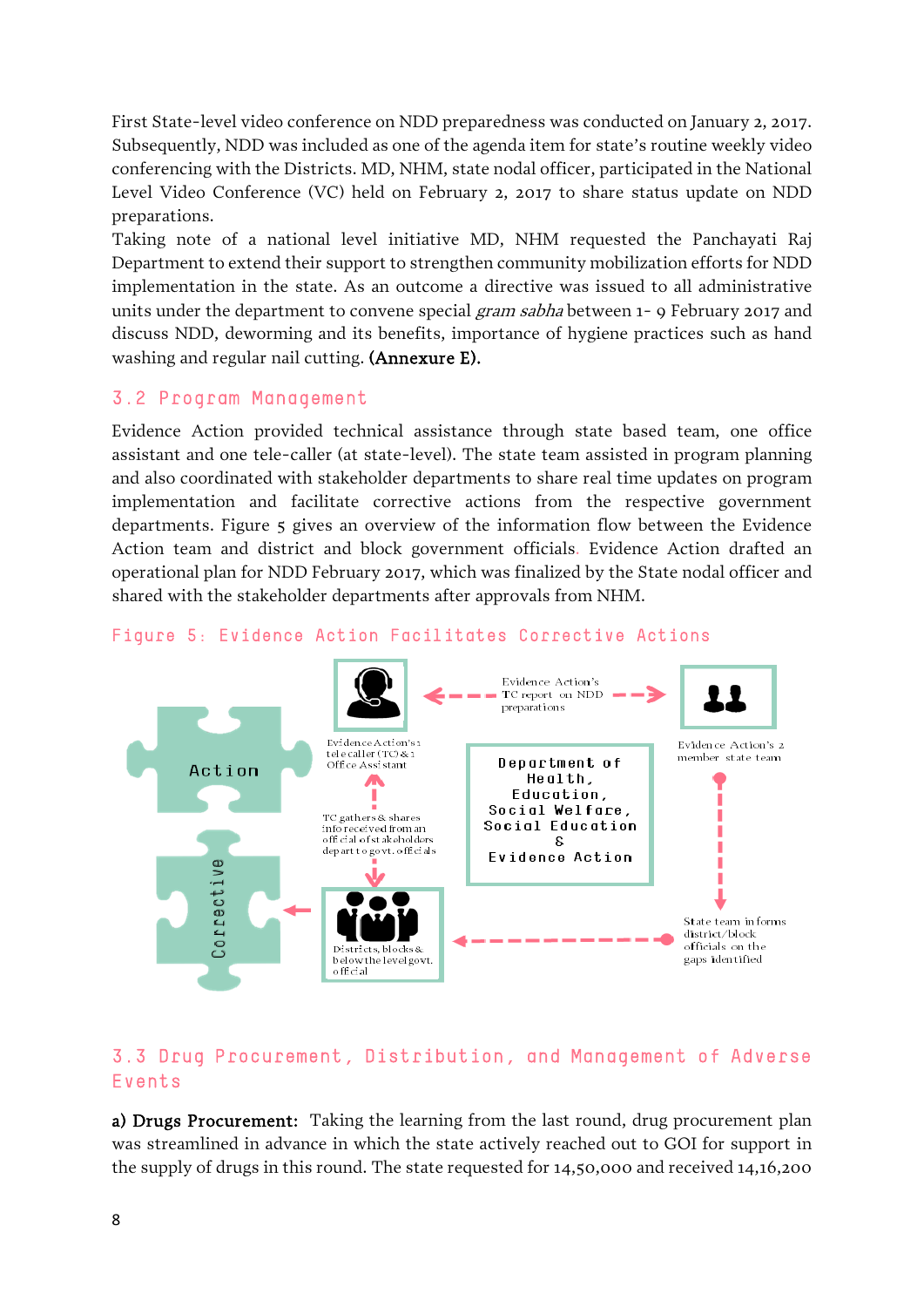albendazole tablets (400 mg) under WHO drug donation program from the Ministry of Health and Family Welfare to cover children of 1-19 years in all eight districts based on the determined targets. Evidence Action supported state in coordination with the Kolkata based Government Medical Store Depot (GMSD) for timely supply of drugs to the state so that further testing and supply to the districts could be ensured on time. The drugs were tested at state drugs testing laboratory prior to its distribution to Districts.

b) Drug Logistics and Distribution: The Department of Health ensured bundling of these NDD kits<sup>[4](#page-8-0)</sup> at district level, which included drugs and all program materials, such as training handouts, IEC materials, and reporting forms. Replenishment of IFA tablets and syrups for four weeks were also part of the NDD kit to government schools and anganwadis with an aim to strengthen ongoing WIFS program.

Evidence Action developed district and block wise drug bundling and distribution plans (Annexure F) to streamline integrated distribution NDD kit to schools and *anganwadis*. Evidence Action supported the state department in tracking drug availability at district and block through tele-calling and provided timely updates to enable officials to undertake corrective actions.

WHO donated drugs consist of 200 tablets in each sealed jar. As state has substantial number of schools and *anganwadis* with enrollment of children less than 50. Therefore, to avoid wastage and spoilage of drugs, the state adopted a strategy to repack 50 tablets in plastic pouches. MD, NHM issued a directive to enable districts for local procurement of plastic zip pouches and ensure adequate hygiene during repackaging of drugs before including them in NDD kit. Annexure G

c) Adverse Event Management: To address any incidence of adverse events, the state adapted adverse event management protocol from NDD operational guidelines. One serious adverse event was reported during NDD February 2017 round and was hospitalized in block Gournagar of Unakoti District.

d) Drug recall status: Evidence Action supported the state government in tracking leftover and unused sealed jars of albendazole tablets at the districts. The leftover drug status for all eight districts is presented in the table below.

#### Table 2: Status of Drug Recall

| Total Sealed Albendazole Tablets Jar left at Districts post NDD | 105      |
|-----------------------------------------------------------------|----------|
| Albendazole tablet inside the sealed jar $(105 * 200)$          | 21,000   |
| Loose albendazole tablets                                       | 1,46,952 |
| Total albendazole tablet available sealed jar and loose         | 1,67,952 |

The department of health will be directing districts to use the packed jars in the upcoming August 2017 round as per drug safety recommendation Annexure H.

<span id="page-8-0"></span><sup>&</sup>lt;sup>4</sup> NDD kits includes drugs, IEC materials such as posters and handbills and reporting formats.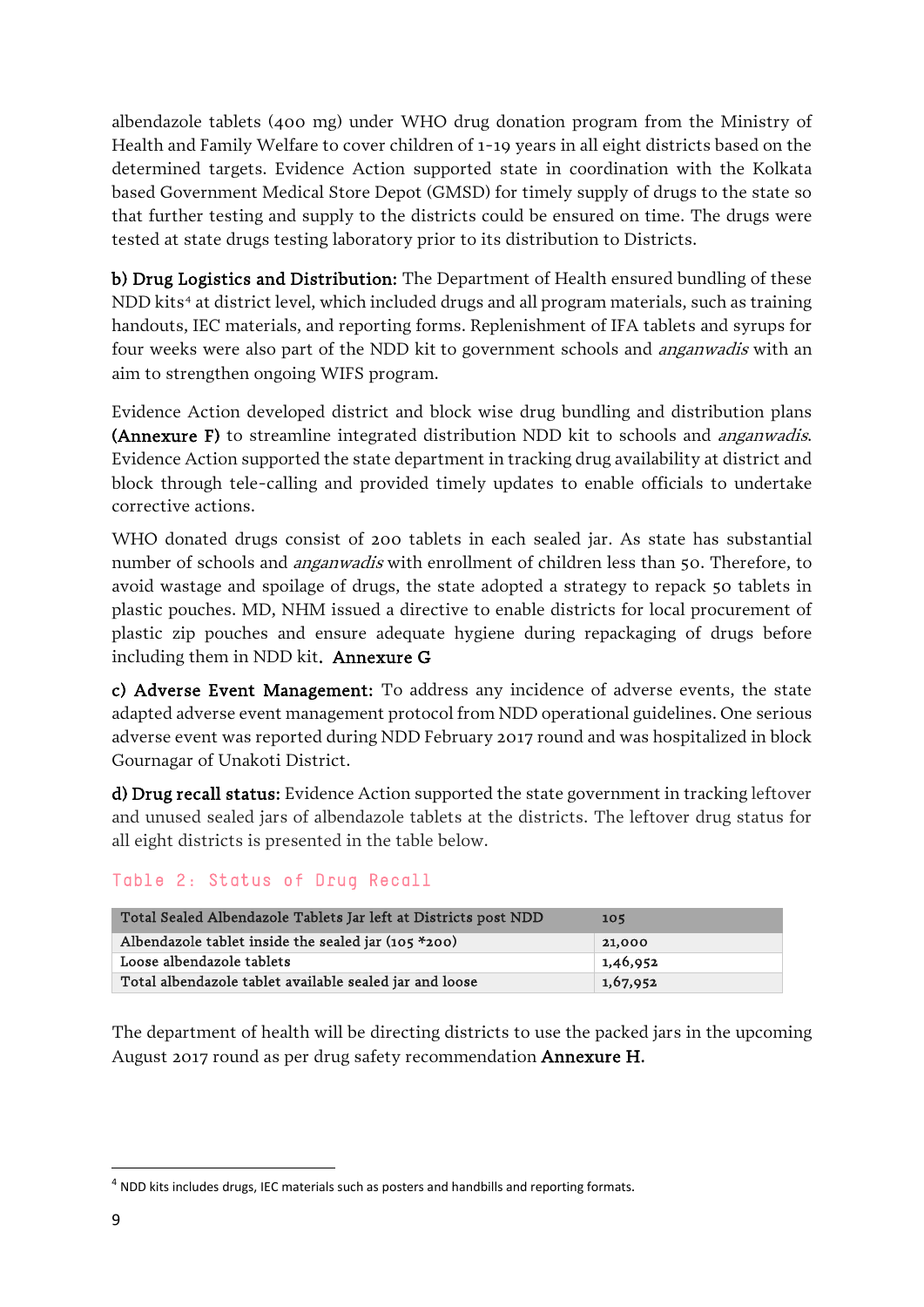#### 3.4 Public Awareness and Community Sensitization

The state adapted the NDD IEC resource kit as uploaded on NHM website of GoI developed by Evidence Action. Besides printing of NDD IEC materials, such as, posters, banners and community handbills, the state printed three types of posters that covered importance of hand washing, nail cutting, reducing anemia, improving sanitation and hygiene, which were disseminated further to districts and blocks for further dissemination. The state undertook mass and mid-media activities like flash advertisement on local TV channels, broadcasting radio jingles, and newspaper advertisements to generate awareness on NDD and its convergence with WIFS. The state also used social media platforms like Facebook and WhatsApp groups for creating awareness on NDD. During February 3 to 14 the Health Department posted 11 infographics, photos, and countdown videos via the NHM Facebook page. Evidence Action developed and shared the content for social media, which was customized and used by NHM. This is the first time that Tripura has engaged in any social media activity vis-a-vis NDD.

On February 7, state organized a press sensitization meeting to educate media personnel on the importance of NDD, deworming benefits to children and the reasons for adverse events, which was chaired by MD, NHM. The meeting was attended by 45 participants including media personnel (print and electronic) and government officials, who were oriented on the importance of the program, benefits of deworming, reasons for adverse events and other key points. Evidence Action provided media kits that included presentation, fact sheets, NDD briefs, and state specific program information. There was detailed media coverage in leading newspapers that surely contributed in generating larger awareness for the program.

Evidence action with the state reached out to telecom service providers i.e. Aircel & Vodafone to use their platform to widely disseminate community awareness messages on NDD. Evidence Action facilitated and participated in meetings, and drafted specific SMS to send to subscribers through these mobile service providers. A total of 10,44,498 NDD awareness messages were sent by these private telecom providers.

At the national level, there was extensive engagement on the media campaign wherein GOI spent INR [5](#page-9-0),65,56,800<sup>5</sup>. Additionally, GOI also actively uploaded content on the social media (Facebook, Twitter). For a campaign based program, it is crucial that all stakeholders leverage the platforms at their end for enhanced community awareness and greater program impact. (Annexure – both GOI IEC budgets file, state specific plan in Annexure I) The state uploaded deworming related material developed by Evidence Action on the website of [department of health](http://health.tripura.gov.in/de-worming-day) for creating awareness among the web users.

 $\overline{a}$ 

<span id="page-9-0"></span><sup>5</sup> DD national relayed the NDD 30 second spot eight times a day from February 6 to 13, 2017. DD Agartala broadcasted the 30 second spot six times a day for eight days during the same time period as DD National. News Live, DY 365, Rang, Ramdhenu, Assam Talks 24X7 are private news channels that cover the entire north east area. The 30 sec TV spot was broadcasted for a total of 63 times for 10 days on these channels. Prasar Bharti regional channels for Tripura also relayed the 30 sec radio spot, three times a day, for eight days from February 6 to 13, 2017.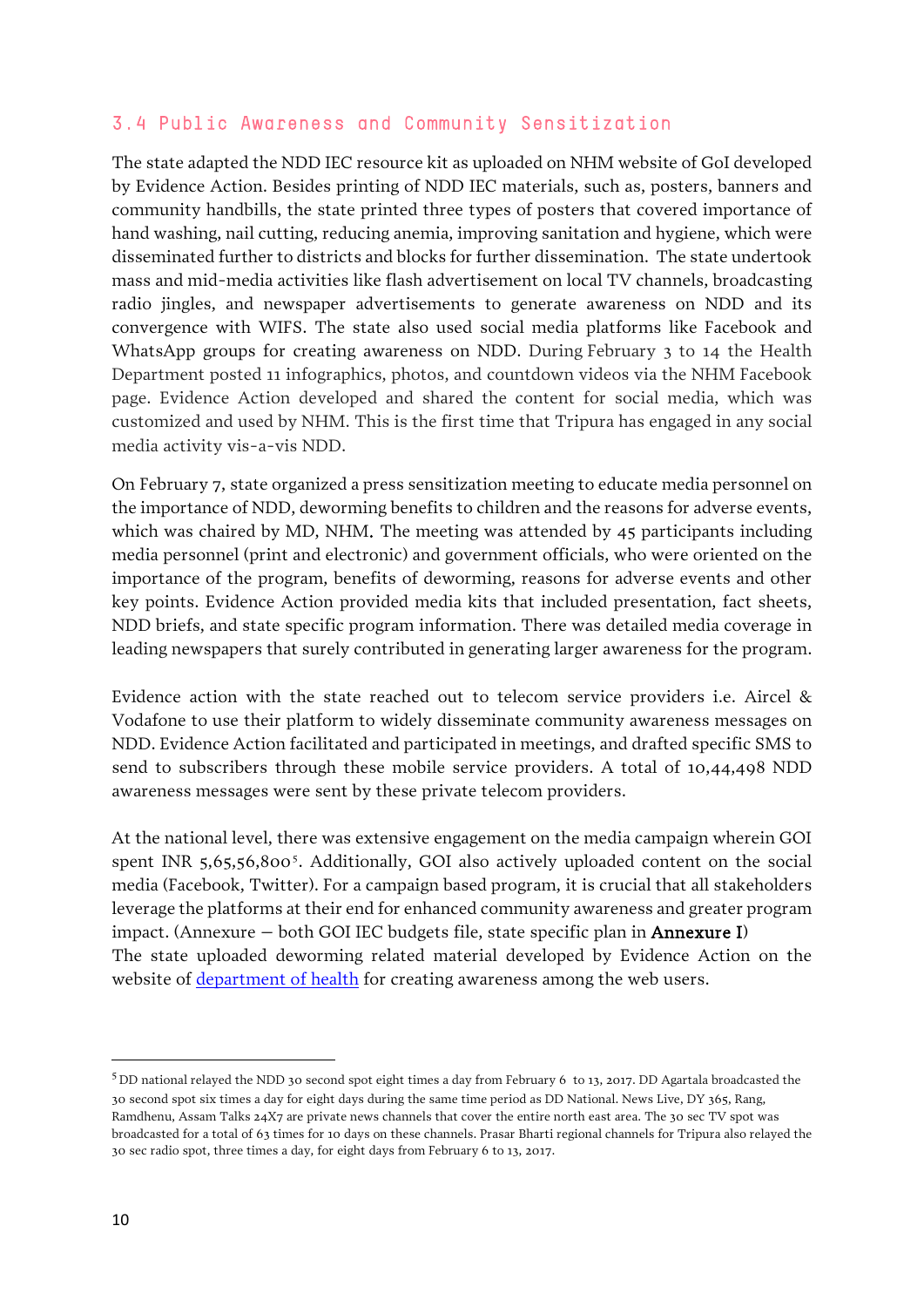#### Figure 6: NDD Feb.2017 IEC Campaign Activities



#### IEC Assessment

In order to continue to improve awareness and community mobilization activities in each round, Evidence Action carried out a NDD communications campaign assessment from May to August 2016 in Bihar, Telangana and Maharashtra. The assessment was designed to understand how target groups perceived the various components of the campaign.

The findings and recommendations were presented at the National Review Meeting in December 2016 and must be included by NDD participating states for robust campaigns in in future rounds. More details on specific findings and recommendations from the assessment can be found in Annexure J.

#### 3.5 Training Cascade

a) Training and Distribution Cascade: As per the NDD operational guidelines, a training cascade was implemented from December 30, 2016 to February 4, 2017 across all eight districts and 59 blocks. A total of 4,790 government, private school's teachers and headmasters, 7,206 ASHAs, were trained prior to the round. The accurate number of anganwadi workers trained is not available in state coverage report because of discrepancy in reported figure. The state health department printed and facilitated, bundling of NDD kits for distribution to teachers and *anganwadi* workers during block level trainings. As part of integrated distribution, albendazole tablets were not distributed in the NDD kit in around 40% of the block trainings due to absence of proper storage facilities at schools and anganwadis to store tablets in pouches. Therefore, the department of health facilitated separate distribution of drug in schools and *anganwadis* at some blocks<sup>6</sup>.

<span id="page-10-0"></span> <sup>6</sup> Information on number of blocks level drug distribution is not available at the State office.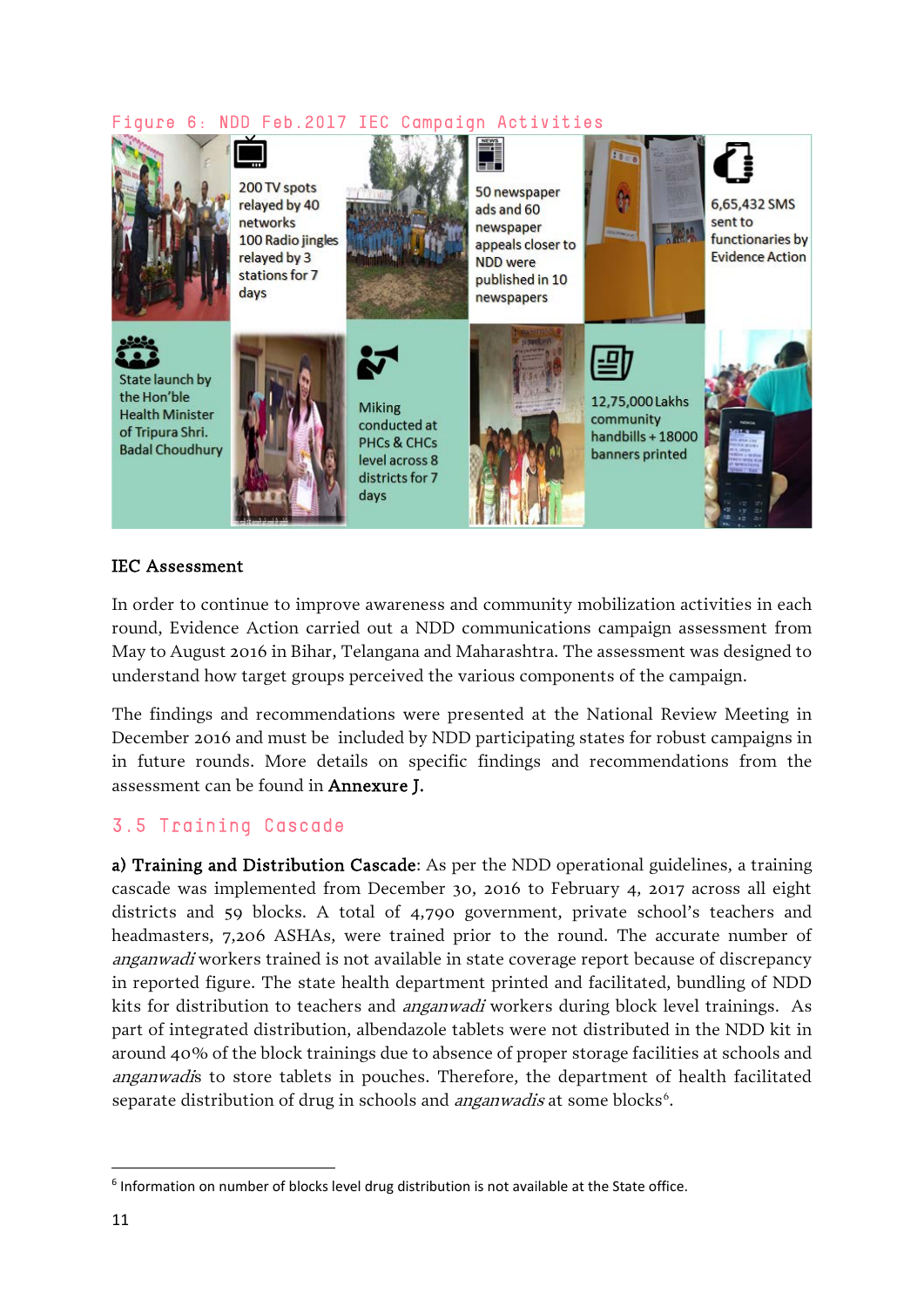b) Training Resources: Department of Health printed training resources including 430 flipcharts, 5,500 handouts for schools, 10,750 handouts for *anganwadis* and 8,000 leaflets for ASHAs. Evidence Action assisted in drafting the Training and IEC material bundling plan as per the Block's requirements, enabling materials to be efficiently transported to all districts before commencement of training.

c) Training Reinforcement: Evidence Action supported the reinforcement of key trainings messages among program functionaries through sending bulk SMS. Customized messages prior to mop-up day based on the gaps observed on NDD were also sent to all frontline workers of three stakeholder departments by using NIC & Evidence Action managed SMS portal. Details are captured in table below:

Table 3: Details of SMS Training Reinforcement Messages Sent

| SMS sent by     | Total SMS sent          |
|-----------------|-------------------------|
| Evidence Action | 6,65,622                |
| <b>NIC</b>      | $\vert$ 50,000(approx.) |

To this effect, Evidence Action sent 6,65,622 out of which 6,65,432 SMS (99%) were delivered. The reason for high delivery rate of SMS sent by Evidence Action is use of filtered contact database of functionaries. It is important that government stakeholders leverage their existing platforms for sending SMS for greater program impact and sustainability.

d) Training Support: Evidence Action developed a PowerPoint presentation to be used during the state-level training, provided kits to participants consisting of the NDD and coordinated for logistical arrangements.

Evidence Action facilitated District level training by developing a power point presentation to be used during trainings and made regular follow up calls to facilitate scheduled trainings to be conducted as per the timelines. For training quality assurance, Evidence Action conducted training monitoring of 24 block level trainings. The Department of Health was briefed on the observations highlighting key messages, which needed to be reinforced at the remaining Block level trainings. Real time recommendations based on these assessments were shared with the Department of health to improve remaining block level trainings. (Annexure k). Some of the key findings are below:

- It was observed that participants joined the training late at the Blocks.
- Out of 19 Master Trainers, 18 used NDD flipchart in trainings to orient the participants.
- In Bishalghar, Jirania and Bamutia block level trainings, there were limited discussions regarding convergence of NDD, NIPI and WIFS program.
- Importance and benefits of NIPI and WIFS program were not discussed in more than 50% of training.
- Participants in Kumarghat and Silachari block level training were not informed that a child of 1 to 2 years should be given half of a crushed albendazole tablet with water.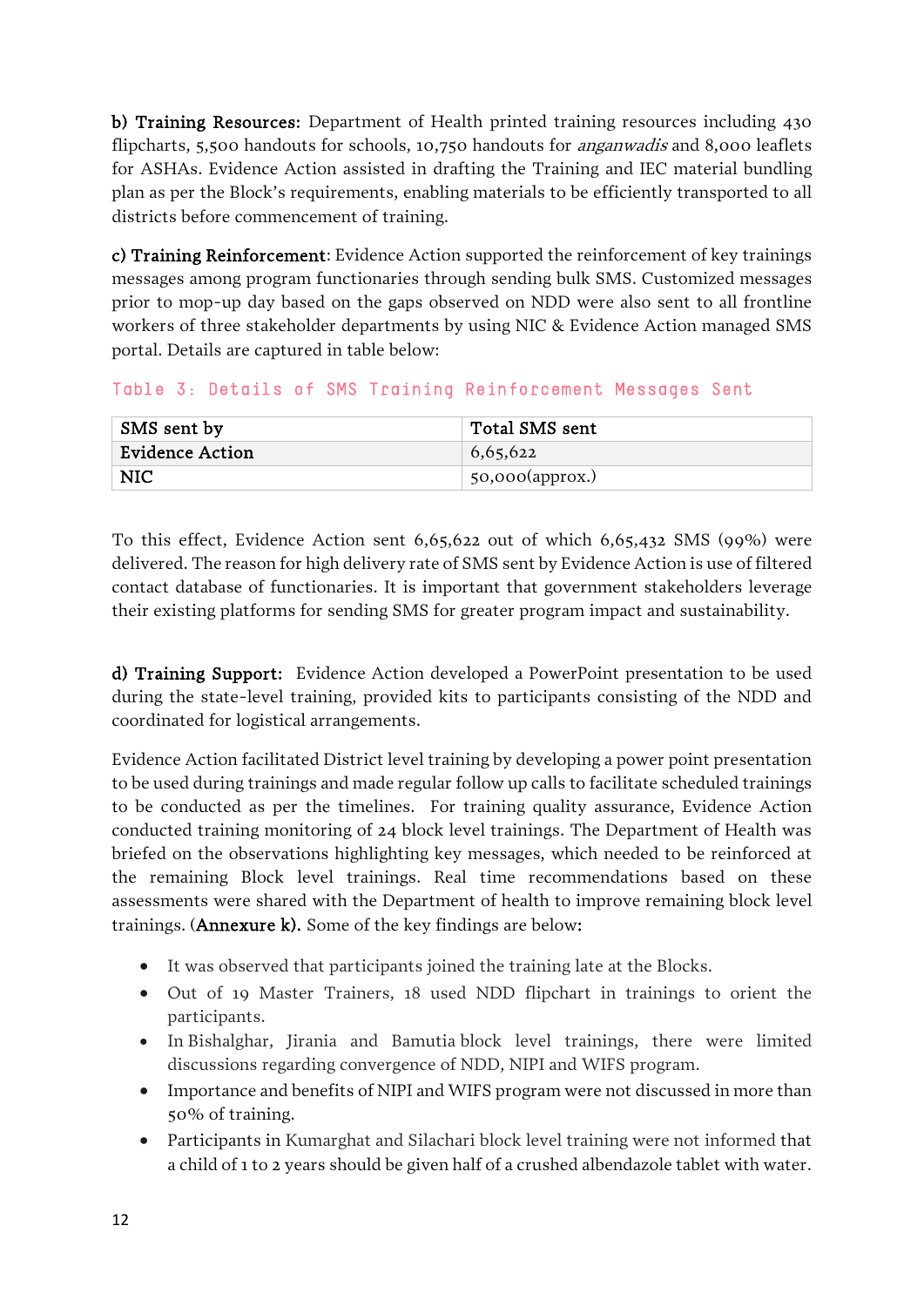• Participants in Bamutia, Silachari, Dasda, Poangbari and Hrishyamukh block level training were not informed that a child who is sick or under other medication should not be given deworming tablet/IFA tablets/syrups.

## 4. Monitoring and Evaluation

Monitoring, learning and evaluation is a key component of Evidence Action's technical assistance to the government and enables an understanding of the extent to which schools, anganwadis and the health system are prepared for implementing the NDD effectively. This includes assessing the extent to which deworming processes are being followed, the extent to which coverage has occurred as planned and to make mid-course correction to improve program performance.

#### 4.1 Process Monitoring

Evidence Action conducts process monitoring through telephone monitoring and cross verification, including physical verification through field visits by its staff and trained independent monitors.

Tele-calling and Follow up Actions: Evidence Action assessed program preparedness prior to NDD through tele-calling that tracked the status of training, delivery and availability of drugs and IEC materials at the district, block, school and *anganwadi* levels. Tele-calling used pre-designed and standardized electronic tracking sheets to capture the gaps in field implementation, as gathered from the telephonic follow ups. These tracking sheets were shared with the state government on a daily basis to enable them to take rapid corrective actions as necessary, such as issuing departmental directives, holding a video conference to coordinate with officials, or sending reinforcement messages through SMS.

Of 9,406 phone calls made during December 2016 to March 2017 including follow up calls, 7992 calls (90%) were successful.

Monitoring by Independent Agency: Evidence Action supported the government in assessing the processes and performance of the NDD program by hiring an independent survey agency, Market Xcel Data Matrix Private Limited, whose trained monitors observed implementation on NDD and mop-up day. The findings were shared in real-time with state government officials on the day of visits to enable immediate corrective actions.

#### 4.2 Assessing Treatment Coverage

Activities carried out during February 2017 round of NDD in Tripura, included coverage validation to gauge the accuracy of reported treatment coverage.

Coverage Validation: Coverage validation is an ex-post check of the accuracy of the reporting data and coverage estimates. In this exercise conducted during NDD February 2017 round, a total of 400 randomly selected schools and 400 anganwadis were visited. Coverage validation data was gathered through interviews with *anganwadi* workers,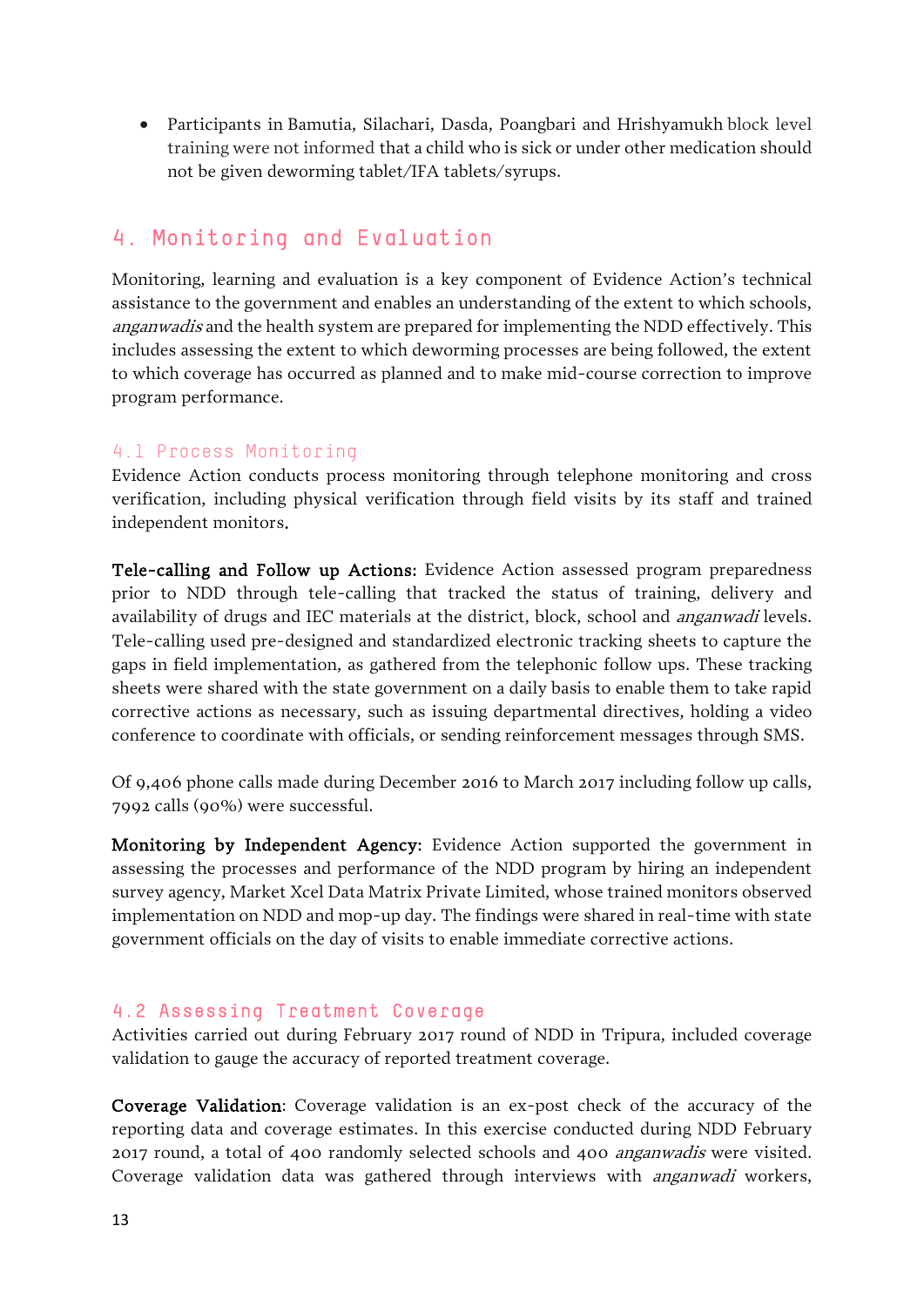headmasters/teachers, and a sample of three students from three randomly selected classes in each school. Additional data was gathered by checking registers and reporting forms in the schools and anganwadis. These activities provided a framework to validate coverage reported by schools and *anganwadis* and to estimate the level of accuracy in the data by comparing the recounted numbers (based on the documentation available in schools and anganwadis) with numbers in reporting forms.

Coverage Reporting: Government of India provided the state with 68 user IDs and passwords for NDD mobile/ web application to be used at all blocks and districts for the purpose of coverage reporting. All blocks submitted coverage report to districts. The state has a pre-decided target of 11,65,922 children and while reporting coverage it deviated to 11,72,188 because later on State decided inclusion of brick kilns migrant population in their target, which increased the target while coverage reporting.

#### 4.3 Key Findings of Process Monitoring and Coverage Validation

Process Monitoring findings highlight that 92% schools and 98% anganwadis attended training for the recent round of NDD and around 99% of schools and anganwadis conducted deworming either on NDD or mop-up day. Coverage validation findings also reflected that 99% of schools and 100% of anganwadis dewormed children during NDD or mop-up day (Annexure L).

Of the schools and anganwadis visited, around 95% and 97% respectively received NDD posters and banners. However, integrated distribution of NDD kits<sup>[7](#page-13-0)</sup> was comparatively lower for both schools (64%) and *anganwadis* (68%). This shows that only two third of the schools and *anganwadis* who participated in the trainings, received all materials (albendazole, banner/poster and handout/reporting forms) in the trainings which clearly indicates inefficient integrated distribution in all the trainings. In particular, drugs were not the part of the kit because of repackaging strategy adopted by state. The materials were distributed individually to remaining schools and *anganwadis*, thus increasing the costs incurred on logistic and also posing a risk on the availability of the materials prior to the round. Around 60% of schools and 50% of anganwadis received training reinforcement messages through SMS. Awareness on the possible adverse events, and adverse event management practices was fair among teachers and anganwadi workers. Around 63% of teachers and 57% of anganwadi workers reported the possibility of any adverse event among children after administration of albendazole tablets. Out of total, more than half of the teachers and *anganwadi workers* were aware about processes for management of adverse events like laying down the child in open/shaded place or giving ORS/water.

<span id="page-13-1"></span><span id="page-13-0"></span><sup>–&</sup>lt;br>7 Integrated distribution of NDD kits includes albendazole, banner/poster and handout/reporting forms and provided to schools and AWC during the trainings.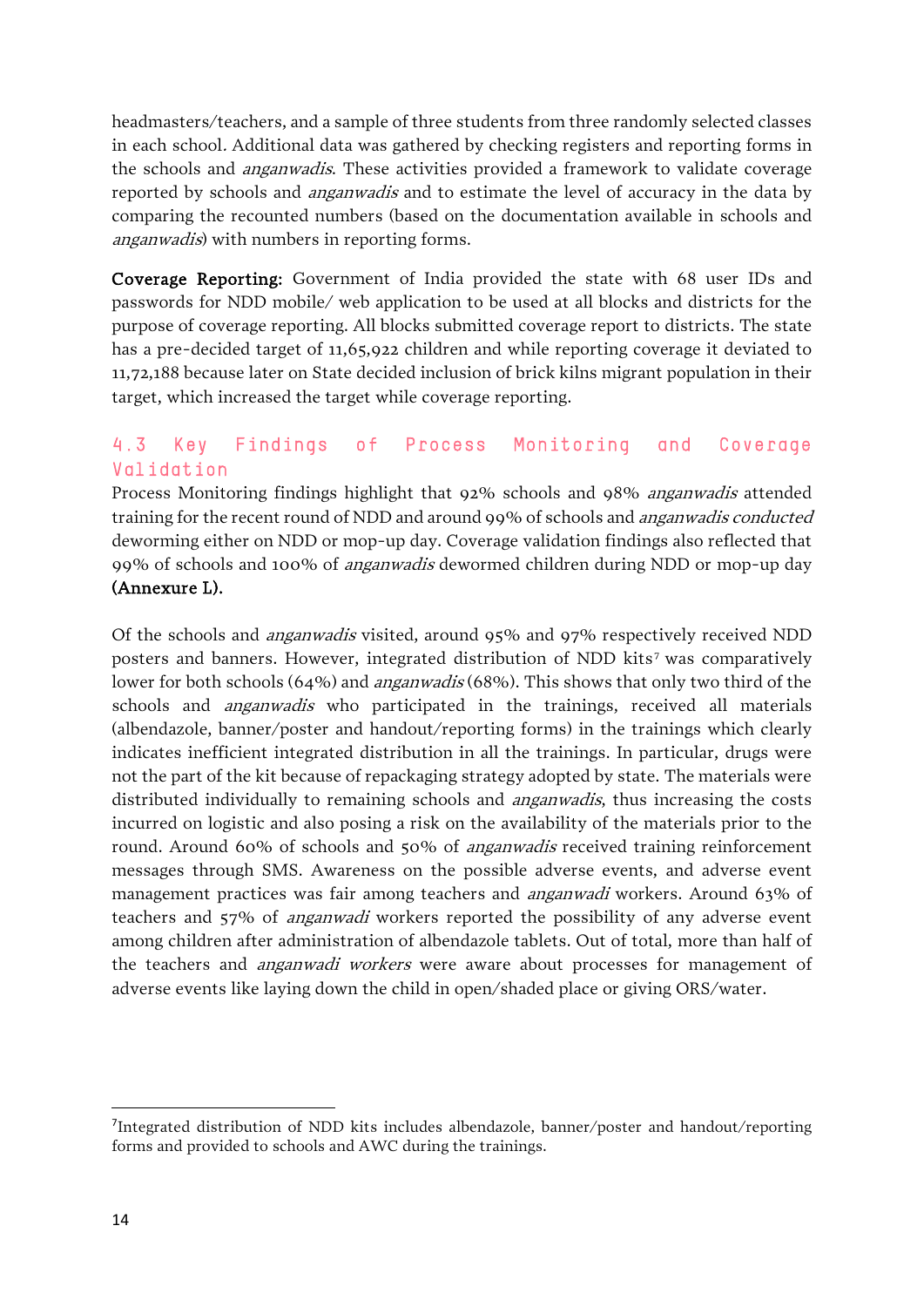Around  $76\%$  of sampled private schools (N=12<sup>[8](#page-13-1)</sup>) reported being trained for NDD. All private schools (100%) received sufficient drugs for deworming, 76% had received a banner/poster, handouts and reporting forms. SMS related to NDD were received by only 27% of private schools teachers/headmaster. This shows that only drugs were made available to the schools and other component of NDD kit were not provided to schools. Around one fourth of the schools didn't attend training, which is a crucial aspect of program for receiving necessary knowledge and materials through integrated distribution.

| Indicator                                                              | School<br>$(\% )$ | $\overline{N}$ | Anganwadi<br>(%)         | $\overline{N}$    |
|------------------------------------------------------------------------|-------------------|----------------|--------------------------|-------------------|
| Received SMS for current NDD<br>round                                  | 60                | 160            | 50                       | 159               |
| <b>Attended training for NDD</b>                                       | 92                | 160            | 98                       | 159               |
| Integrated Distribution of<br>albendazole tablets and IEC<br>materials | 64                | 160            | 68                       | 159               |
| Schools/anganwadis conducting<br>deworming                             | 99                | 400            | 100                      | 400               |
| Children consumed tablet                                               | 100               | 1,185          | <b>Not</b><br>Applicable | Not<br>Applicable |
| Followed correct recording <sup>9</sup> protocol                       | 61                | 397            | 81                       | 400               |
| Copy of reporting form was<br>available for verification               | 74                | 397            | 81                       | 400               |
| State level verification <sup>10</sup> factor                          | 0.63              | 32,944         | 0.92                     | 11,093            |
| State level inflation <sup>11</sup> rate                               | 58                | 20,810         | $\mathbf Q$              | 10,171            |
|                                                                        |                   |                |                          |                   |
| Estimated NDD coverage based on<br>government coverage data            | 56                |                | 84                       |                   |
| Estimated NDD coverage based on<br>school attendance                   | 82                |                | Not<br>Applicable        | Not<br>Applicable |

#### Table 4: Key Findings from Process Monitoring and Coverage Validation

<sup>&</sup>lt;sup>8</sup> These indicators are based on small samples, therefore, precautions should be taken while interpreting the results as these are not representative of all private schools in the state

<span id="page-14-0"></span><sup>&</sup>lt;sup>9</sup> Correct recording protocol includes schools where all the classes put single tick  $(\checkmark)$  on NDD and double tick  $(\sqrt{\sqrt{2}})$  on mop-up day to record the information of dewormed children

<span id="page-14-1"></span><sup>&</sup>lt;sup>10</sup> Ratio of recounted value of the dewormed children to the reported value. This calculation is based on only those schools (n=293) and *anganwadis* (n=322) where deworming was conducted and copy of reporting form was available for verification.

<span id="page-14-2"></span><sup>&</sup>lt;sup>11</sup> Proportion of over reported dewormed children against total verified children in schools and *anganwadis.*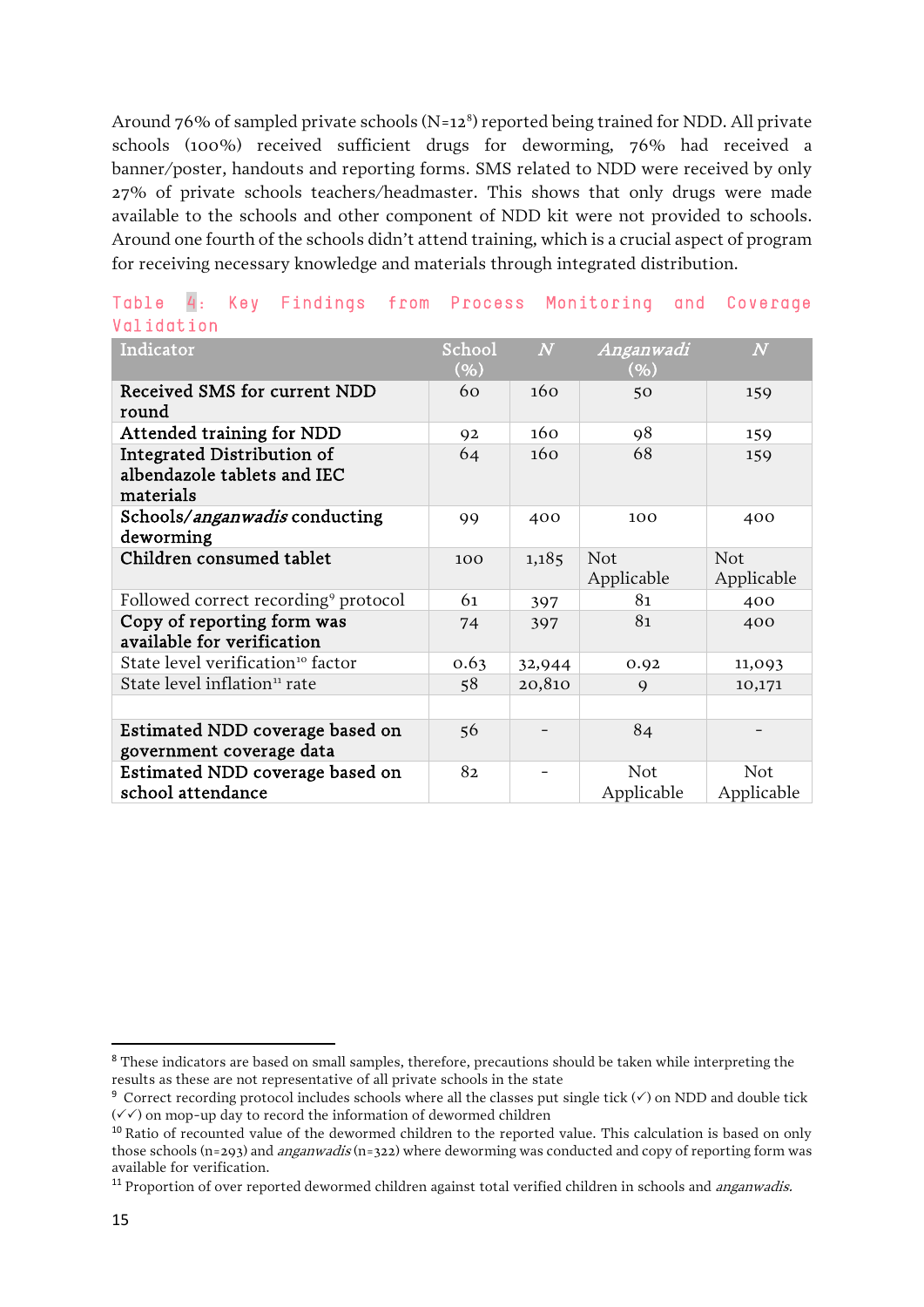#### Figure 8: Snapshot of M&E Activities

| Snapshot of M&E activities |
|----------------------------|
|----------------------------|

I. Telephone Monitoring and Cross Verification

- Telecalling conducted across 59 blocks in 08 districts of the state
- 7,992 successful calls made during December,2016-March, 2017
- 2,801 calls to health functionaries incluidng district and block level officals and ANMs
- 2,501 calls to WD&CW department (district, block level offcials, Lady Supervisor, and AWW)
- 2,690 calls to education department (district, block level officials, government and private schools)

II. . Training Quality Assesment

- A total of 24 block level training quality assesment was done using standard format.
- •In addition indepth interview of one participant was conducted from each block level training.

III. Field Monitoring Visits

- Total 21 monitoring visits by Evidence Action staff were made in selected schools and anganwadis
- •NDD monitoring checklist given in NDD implementation guideline was administered
- •Real time findings on key indicators were shared with the stakeholders on NDD and mop-up day

IV. Process Monitoring by Independent Monitors

- Process monitoring was conducted in all 08 districts on NDD & mop-up day
- 80 trained independent monitors from a third party agency, hired by Evidence Action, visited 160 schools and 160 anganwadis
- •Data was collected electronically using Tablet PC (CAPI) as per the tools developed by Evidence Action
- •Real time findings on key indicators were shared with the stakeholders on NDD and mop-up day
- 

• Coverage Validation was conducted in all 08 districts post mop-up day during February 21-28, 2017 • 80 trained independent monitors from a third party agency, hired by Evidence Action, visited 400 schools and 400 anganwadis

Convergence Strategy: The state decided to leverage the NDD platform for strengthening the ongoing WIFS program and include replenishment for four weeks in NDD kit. Additionally, state also decided to run a dedicated campaign to promote sanitation and hygiene practices among children during NDD. Accessories to complement the campaign, such as nail cutter and liquid soap were supplied to each government & private schools and anganwadis across the state.

As required by the NHM, Evidence Action designed monitoring tools to gauge success of state's convergence strategy to leverage NDD platform in delivering services for ongoing program, which was approved by the MD, NHM. Key findings reveal that three fourth of schools and two third of *anganwadis*, out of total sampled, were orientated during training on IFA tablet administration. Around 87 % of school and 82% of anganwadis were aware on the correct steps of hand washing. Out of total sample, more than 90% of school and anganwadi children washed their hands and cut their nails before albendazole administration on NDD and mop up day. The possible reasons for high indicators are proper dissemination of correct messages during block trainings and dedicated printing of IEC materials to converge with NDD program effforts.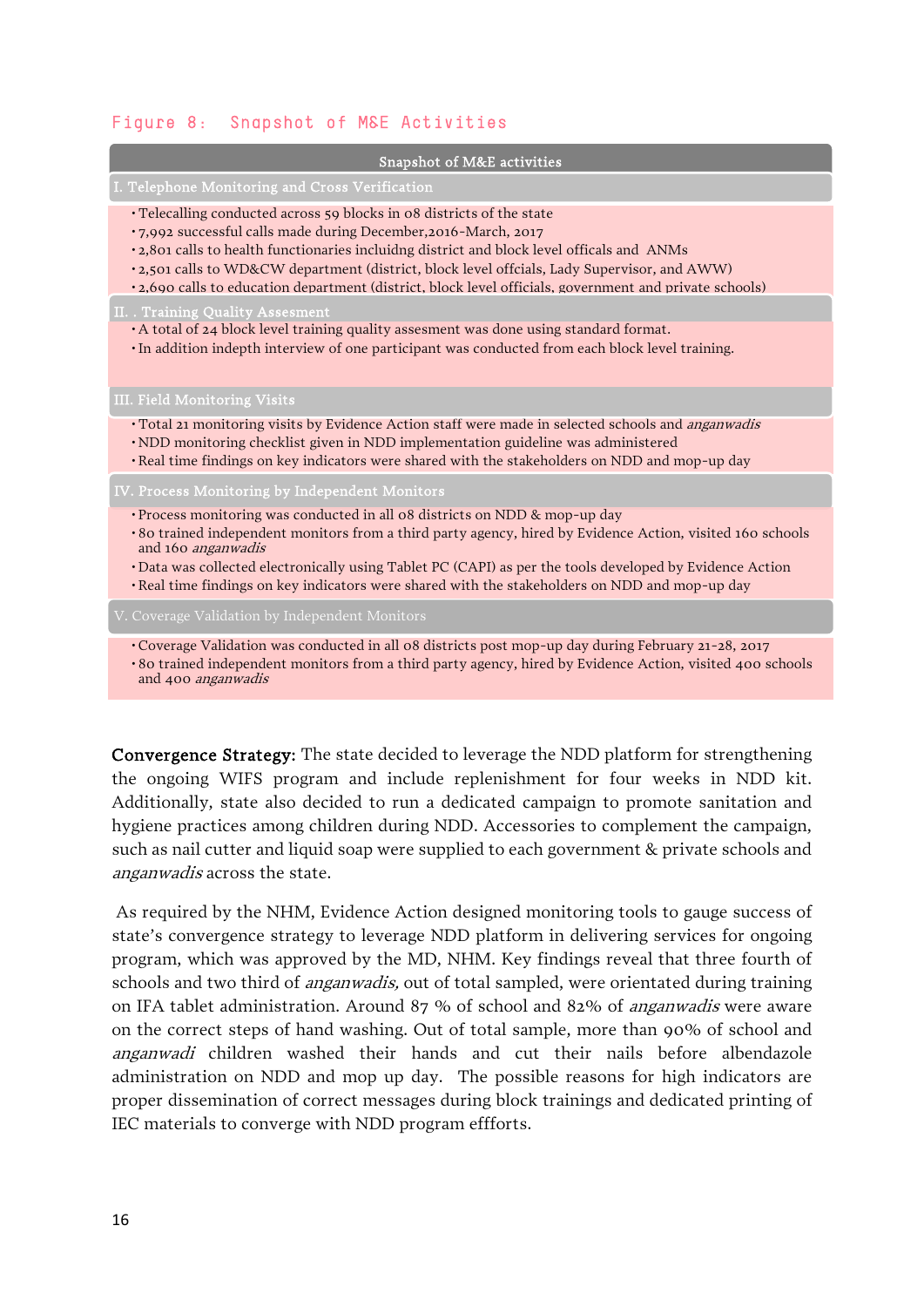Coverage validation data revealed that 61% of schools and 62% of anganwadis followed correct recording protocols for the number of children dewormed. Around 8% of schools and 15% of anganwadis did not adhere to any recording protocol. 87% of anganwadi workers did not have a list of unregistered preschool-age children and out-of-school children (62%) because of no involvement of ASHA as per the NDD guidelines. The possible reason could be lesser orientation of ASHA on their expected role in NDD during block training. Out of total schools and *anganwadis* conducted NDD copy of reporting form was available in 74% of schools and 81% of *anganwadis* as they were instructed to retain a copy as per NDD guidelines. In addition, the findings indicate high inflation (58%; verification factor of 0.63) for enrolled children against the treatment figures. Similarly, the state-level inflation rate was 6% (VF=0.94) for *anganwadi* registered children and  $24\%$  (VF=0.80) for out-of-school children. The high inflation rate indicates lack of proper documentation and aggregation errors in reporting of children dewormed at schools and anganwadi.

The state government reported 89% coverage in school and 91% in *anganwadis*. Through coverage validation, attempts were made to understand the maximum number of children that could have been dewormed in the schools and *anganwadis*. Coverage validation findings suggest that on an average, we could verify 63% of treatment figures reported by schools and 92% for anganwadis. Applying these verification factors to respective government reported coverage, it is estimated that 56% (63% of 89) children could have been dewormed in the schools and 84% (91% of 92) in anganwadis.

Further, we also estimated NDD treatment coverage in schools considering maximum attendance of children on NDD dates. Coverage validation data showed that 99% of schools conducted deworming on either NDD or mop-up day, maximum of 84% of children were in attendance, 99% of children received albendazole tablet and 99% of them reported to consume albendazole tablet under supervision. Taking these factors into account, 82% (0.99\*0.84\*.99\*0.99) of enrolled children could have been dewormed in the schools.

The detailed tables with process monitoring results and coverage validations are attached herewith.

#### 4.4 Trend of Key Indicators over the Rounds



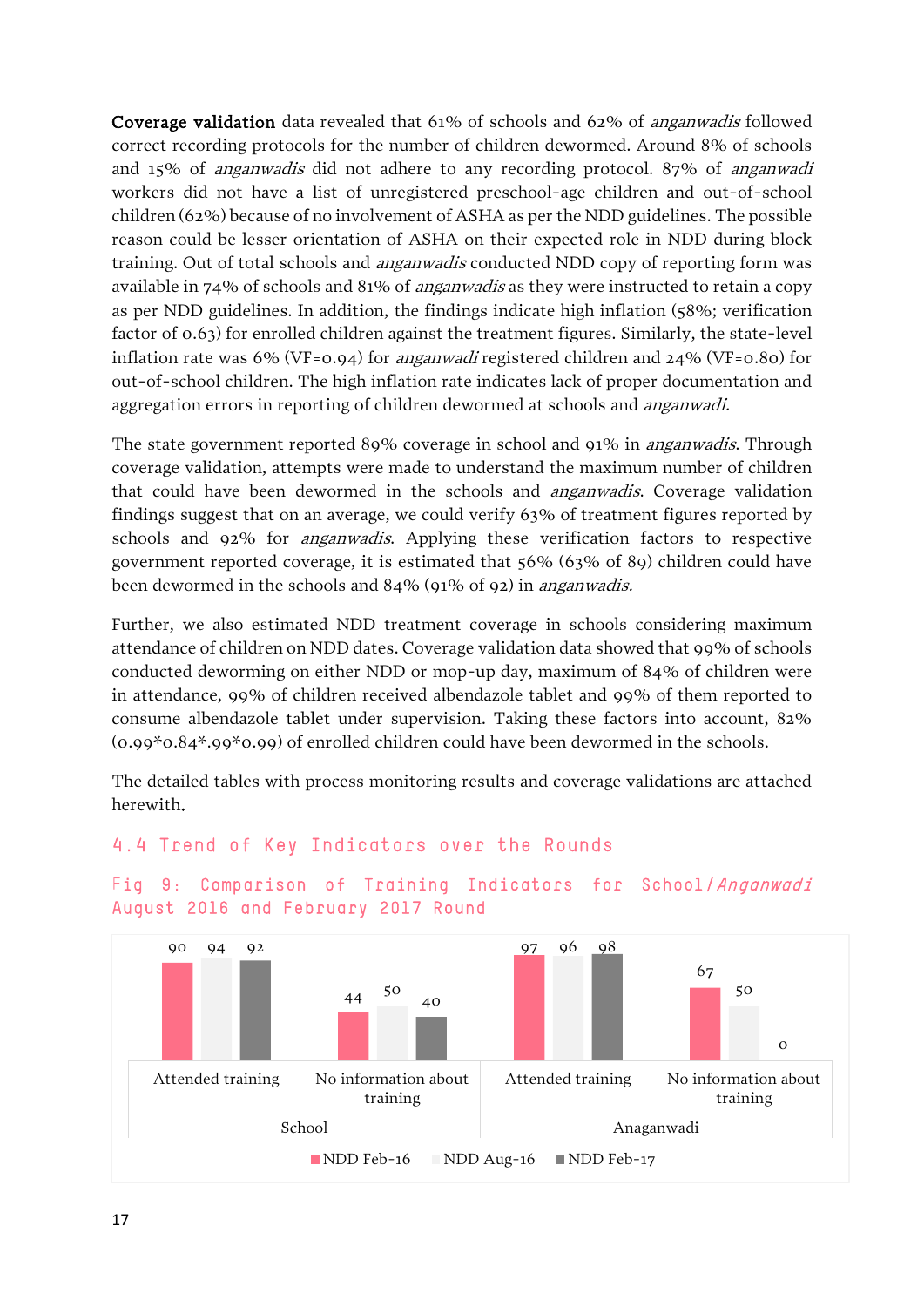To understand the changes in selected indicators from NDD August 2016 to NDD February 2017 round, which are presented in above graph. Data in figure 9 shows that two percentage point decline in training of headmaster/teacher and improvement by two percentage points for anganwadi worker from NDD August 2016 to February 2017. Lack of information about date/venue of NDD training or busy in other official work were the main reasons for headmaster/teachers not attending the training. Findings also reflect block functionaries were not sensitized on the necessity of attending trainings for each round. It is crucial that all block level trainings are completed as per the schedule and minimum a week in advance to the NDD date (if delayed from training schedule) leaving sufficient time for the teachers to train other teachers in the schools and also for teachers and anganwadi workers to mobilize community and spread awareness on the program. Though training reinforcement SMS were sent for alerting training dates for district and block level. The percentage of SMS received is slightly increased but there is scope of improvement. However, contact database continues to be challenge impacting overall delivery of the SMS to the teachers, anganwadi workers. The indicators of participation in trainings are high so further efforts could be made in better planning of training dates and disseminating correct training messages during block trainings.



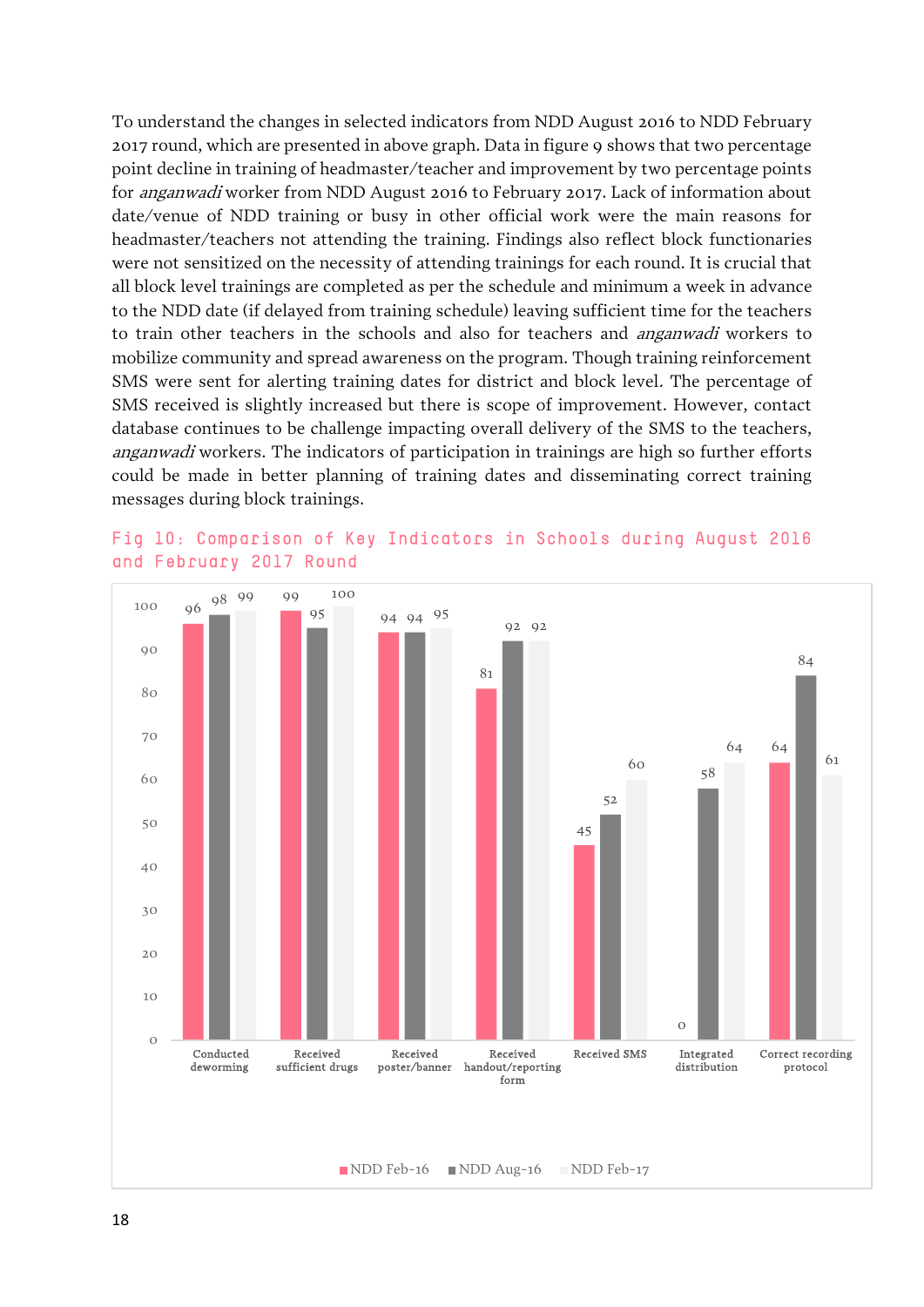

 Fig: 11 Trend of Key Indicators in Anganwadis during August 2016 and February 2017 Round

All the sampled *anganwadis* and schools received sufficient drug for NDD February 2017. Trend in Figure 10 and 11 depicts improvement for all indicators in schools and *anganwadis* except following reporting protocol possibly because of continued efforts of government of Tripura in facilitating timely communication to districts with support of Evidence Action as its technical assistance partner.

The declining indicator of following correct reporting should be a reason of concern for the state and possible reason behind its fall could be limited reinforcement of information on criticality of following reporting protocol during block trainings. The trend also shows decline in received handout/reporting form in *anganwadis*, which could be because of its limited availability and it may not be a part of NDD kit and if situation remains so then it might create an impact while reporting coverage for forthcoming rounds.

### 5. Recommendations

It is critical to conduct consistent high coverage program every six months across the state to bring down prevalence and to slow the reinfection rates. Therefore, continued efforts need to be made towards high quality program twice a year. Reaching out to the last child will be crucial to bring impact. Below are few recommendations to be implemented in forthcoming rounds:

• Promote strengthening of private school engagement through participation of their representatives in Steering Committee Meeting at state and district level coordination committee meetings, and special meetings called by district and block education officers. The State must reach out to the District Magistrates at least two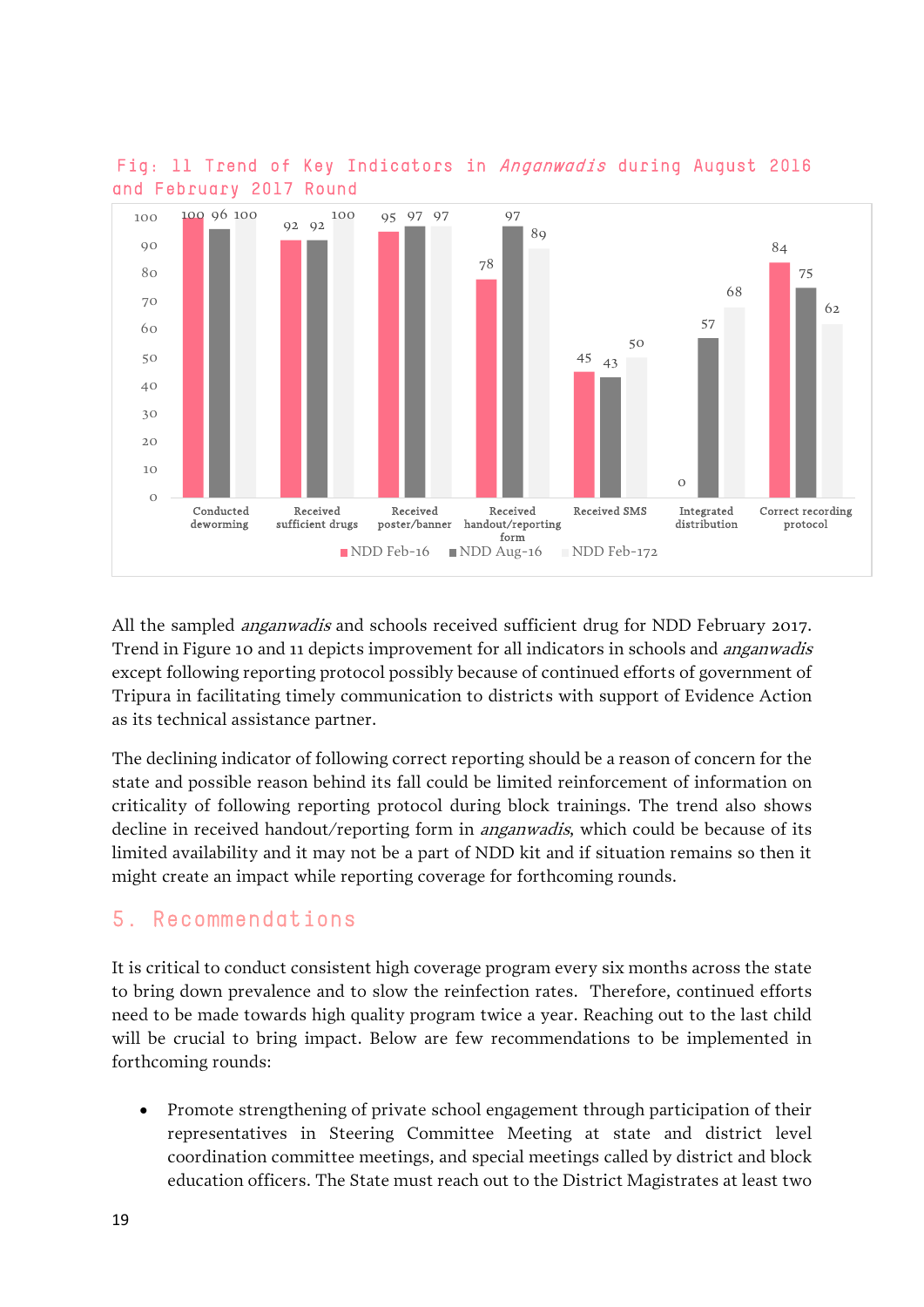months in advance intimating them about the program and the key support areas required from their end for the program to have better reach to all children. Engagement of Education department to write and engage with private schools and their associations at district and state-level in a timely manner will be essential.

- Department of health should take lead in enhancing collaboration with Education and Social Welfare and Social Education department for identification of unregistered children (1-5 years) in *anganwadis*. The social welfare and social education department should identify such children by door-to-door survey in community prior to determination of targets and the listing be available for ASHAs to mobilize.
- During coverage validation it was found that a substantial number of *anganwadis* did not have a list of unregistered preschool-age children (87%) and out-of-school children (62%).To extend deworming benefits to unregistered children of community, regular orientation of ASHA workers on their specific role in community mobilization through existing platforms would be vital for implementing future rounds. State ASHA cell's representative should be invited in SCM and post discussions, a letter to district's ASHA cell should be sent detailing the expected role of ASHAs during NDD implementation. Additionally, state needs to update contact database of ASHAs so that training reinforcement messages are being successfully delivered to them
- Findings of process monitoring shows integrated distribution was limited to 64% in schools and 68% in anganwadi respectively. Improvement in integrated distribution of drugs, IEC, and reporting forms through the training cascade should be improved for coming rounds. State at most of the places faced challenges in including drug as a component of kit because of repackaging of drug in pouches. To improve this indicator, state should communicate round specific strategy to districts two months prior of NDD, which will ensure smooth integrated distributions still schools and anganwadis. State should align integrated distribution with block trainings, it will save duplication cost in ensuring distribution of one particular component of NDD kit.
- As PMCV findings reveals only 60% of teachers and 50% of *anganwadi* workers received training reinforcement SMS there is urgent need by education and social welfare & social education department to update the contact database so that key information reaches teachers and *anganwadi* workers. However, indicator on SMS received trend over the past three rounds because of continuous updation exercise undertaken shows a substantial improvement in database of functionaries. The state should continue updating the contact database of its field functionaries.
- Coverage validation data suggest that a greater emphasis on recording protocols during the training is likely to improve the quality of coverage data. Training and reinforcement messages sent through SMS need to increase focus on the importance of correct reporting protocols, maintaining correct and complete documentation. Additionally, trainers should ensure that teachers and headmasters understand the guideline to maintain a copy of reporting forms in schools and anganwadi so that the data available for coverage validation is more robust. Currently, SMS plan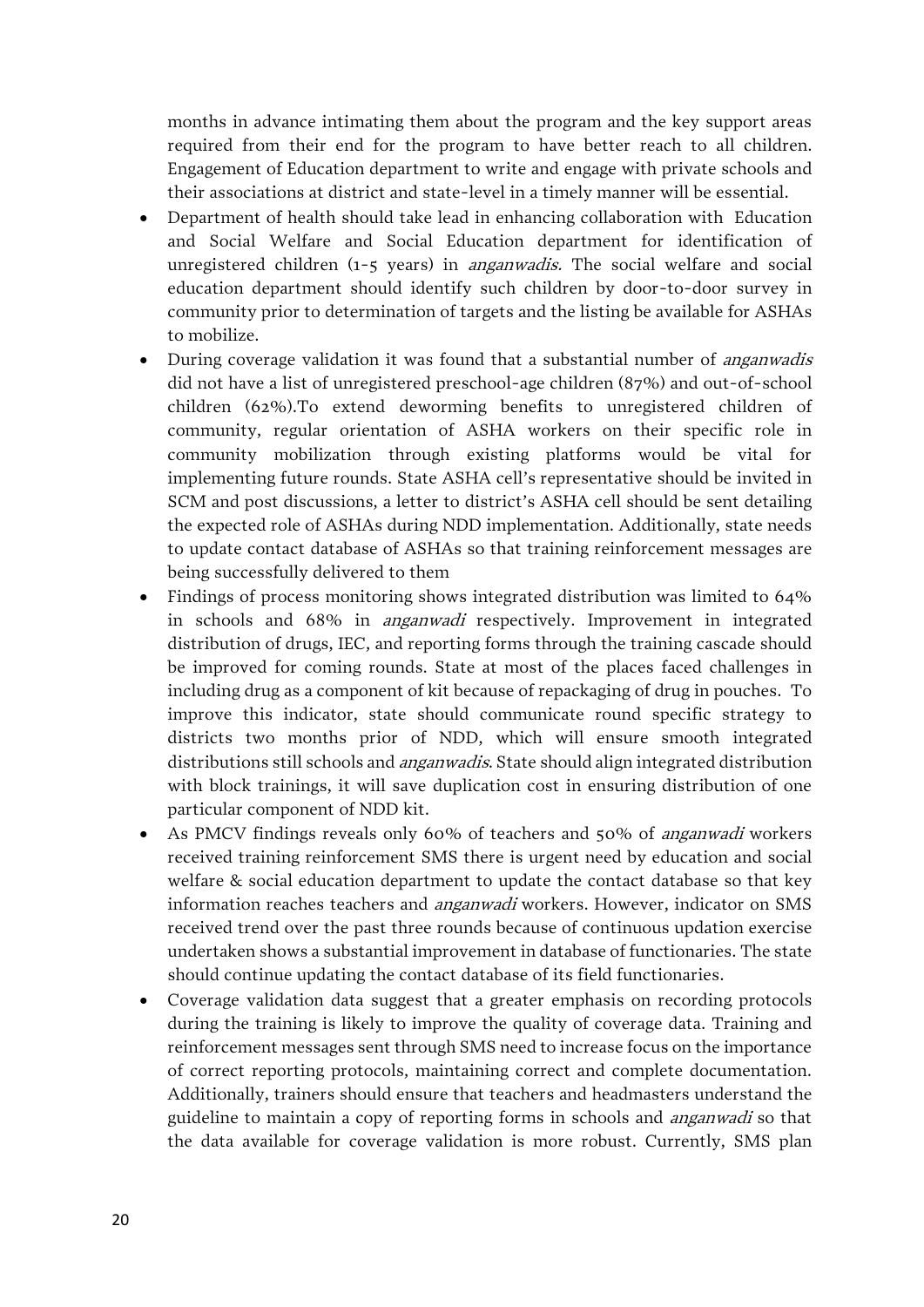consists of three messages on reporting protocal, which should be increased for the forthcoming round

• State commitment towards improving hygiene practices with more extensive campaign should be continued in collaboration with Swachh Bharat Abhiyan to bring a sustainable impact in schools and community.